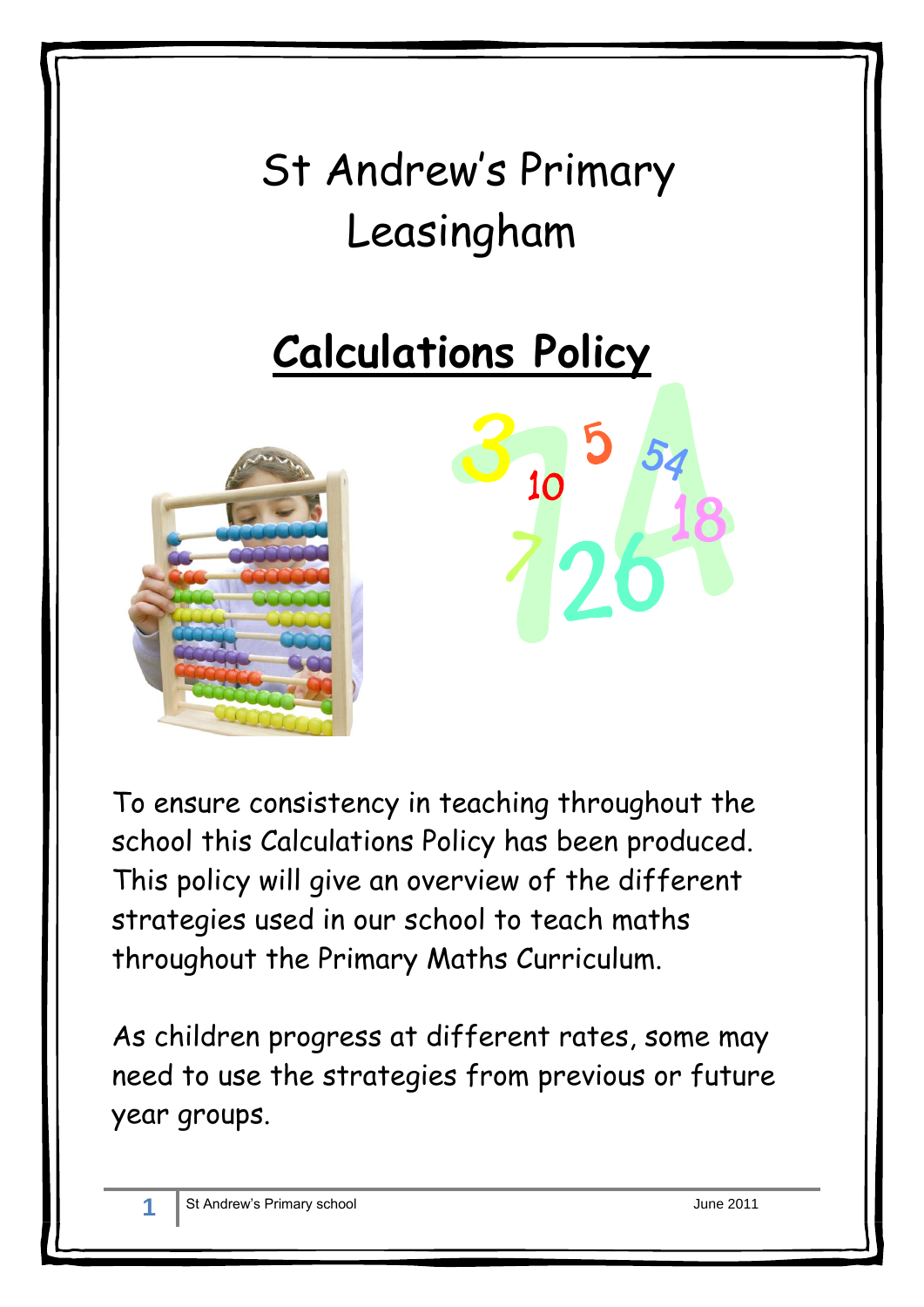Children are introduced to the processes of calculation through practical, oral and mental activities. As children begin to understand the underlying ideas they develop ways of recording to support their thinking and calculation methods, use particular methods that apply to special cases, and learn to interpret and use the signs and symbols involved. Over time children learn how to use models and images, such as empty number lines, to support their mental and informal written methods of calculation.

There is a considerable emphasis on teaching mental calculation strategies. Informal written recording takes place regularly and is an important part of learning and understanding. More formal written methods follow only when the child is able to use a wide range of mental calculation strategies. As children's mental methods are strengthened and refined, so too are their informal written methods. Some recording takes the form of jottings, which are used to support children's thinking. This may be done on scrap paper and whiteboards and is not always retained as it is for the children's own personal use.

This policy contains the key pencil and paper procedures that will be taught within our school. It has been written to ensure consistency and progression throughout the school and reflects a whole school agreement.

This policy concentrates on the introduction of standard symbols, the use of the empty number line as a jotting to aid mental calculation and on the introduction of pencil and paper procedures. It is important that children do not abandon jottings and mental methods once pencil and paper procedures are introduced. Therefore children will always be encouraged to look at a calculation/problem and then decide which is the best method to choose – pictures, mental calculation with or without jottings, structured recording or a calculator. Our long-term aim is for children to be able to select an efficient method of their choice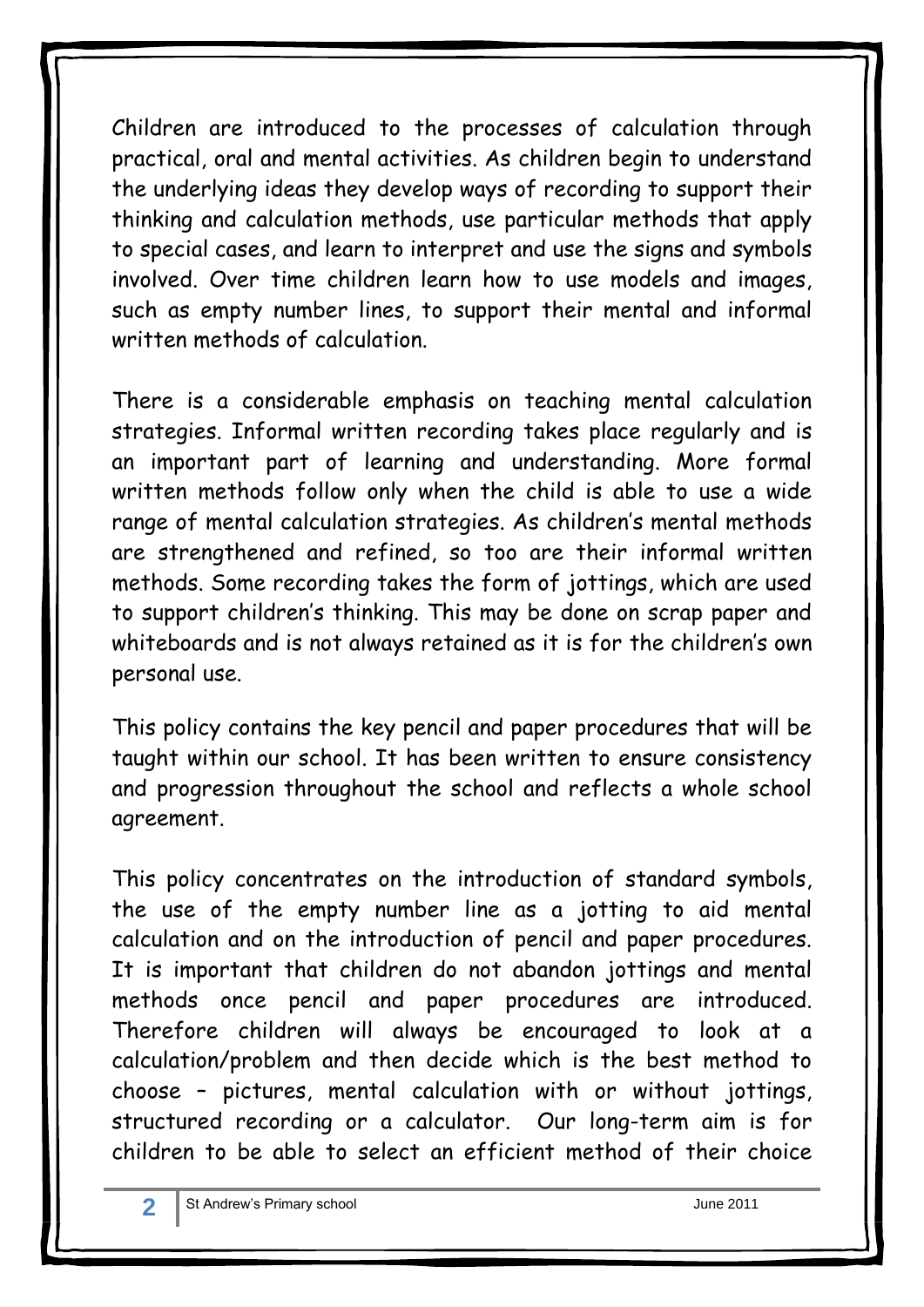(whether this be mental, written or in upper Key Stage 2 using a calculator) that is appropriate for a given task. They will do this by always asking themselves:

- 'Can I do this in my head?'
- 'Can I do this in my head using drawings or jottings?'
- 'Do I need to use a pencil and paper procedure?'
- 'Do I need a calculator?'

Although the focus of the policy is on pencil and paper procedures it is important to recognise that the ability to calculate mentally lies at the heart of the Primary National Strategy for mathematics. The mental methods in the Primary Framework for teaching mathematics will be taught systematically from Reception onwards and pupils will be given regular opportunities to develop the necessary skills. However mental calculation is not at the exclusion of written recording and should be seen as complementary to and not as separate from it. In every written method there is an element of mental processing. Sharing written methods with the teacher encourages children to think about the mental strategies that underpin them and to develop new ideas. Therefore written recording both helps children to clarify their thinking and supports and extends the development of more fluent and sophisticated mental strategies.

The overall aim is that when children leave primary school they:

- have a secure knowledge of number facts and a good understanding of the four operations;
- are able to use this knowledge and understanding to carry out calculations mentally and to apply general strategies when using one-digit and two-digit numbers and particular strategies to special cases involving bigger numbers;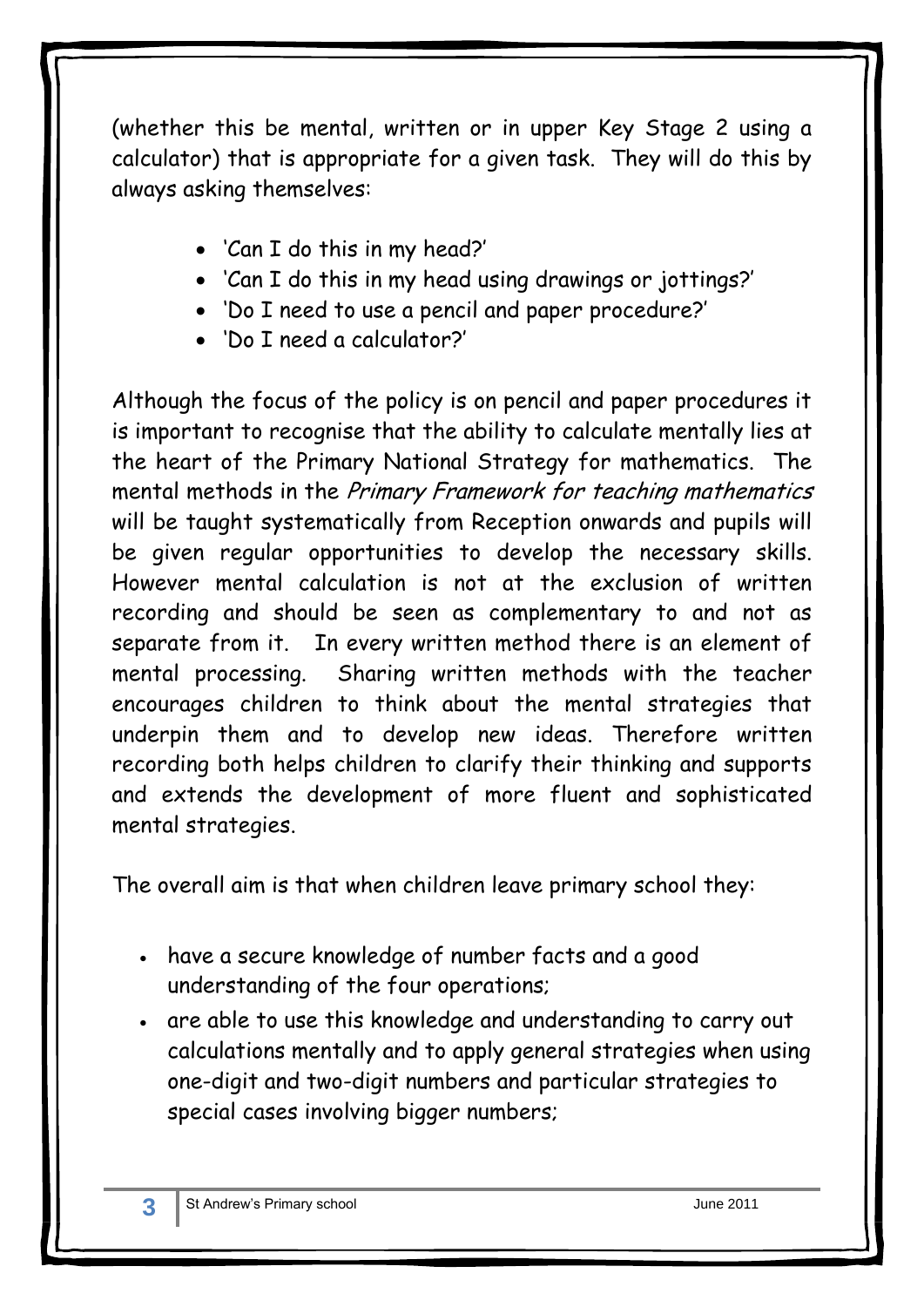- make use of diagrams and informal notes to help record steps and part answers when using mental methods that generate more information than can be kept in their heads;
- have an efficient, reliable, compact written method of calculation for each operation that children can apply with confidence when undertaking calculations that they cannot carry out mentally;
- use a calculator effectively, using their mental skills to monitor the process, check the steps involved and decide if the numbers displayed make sense.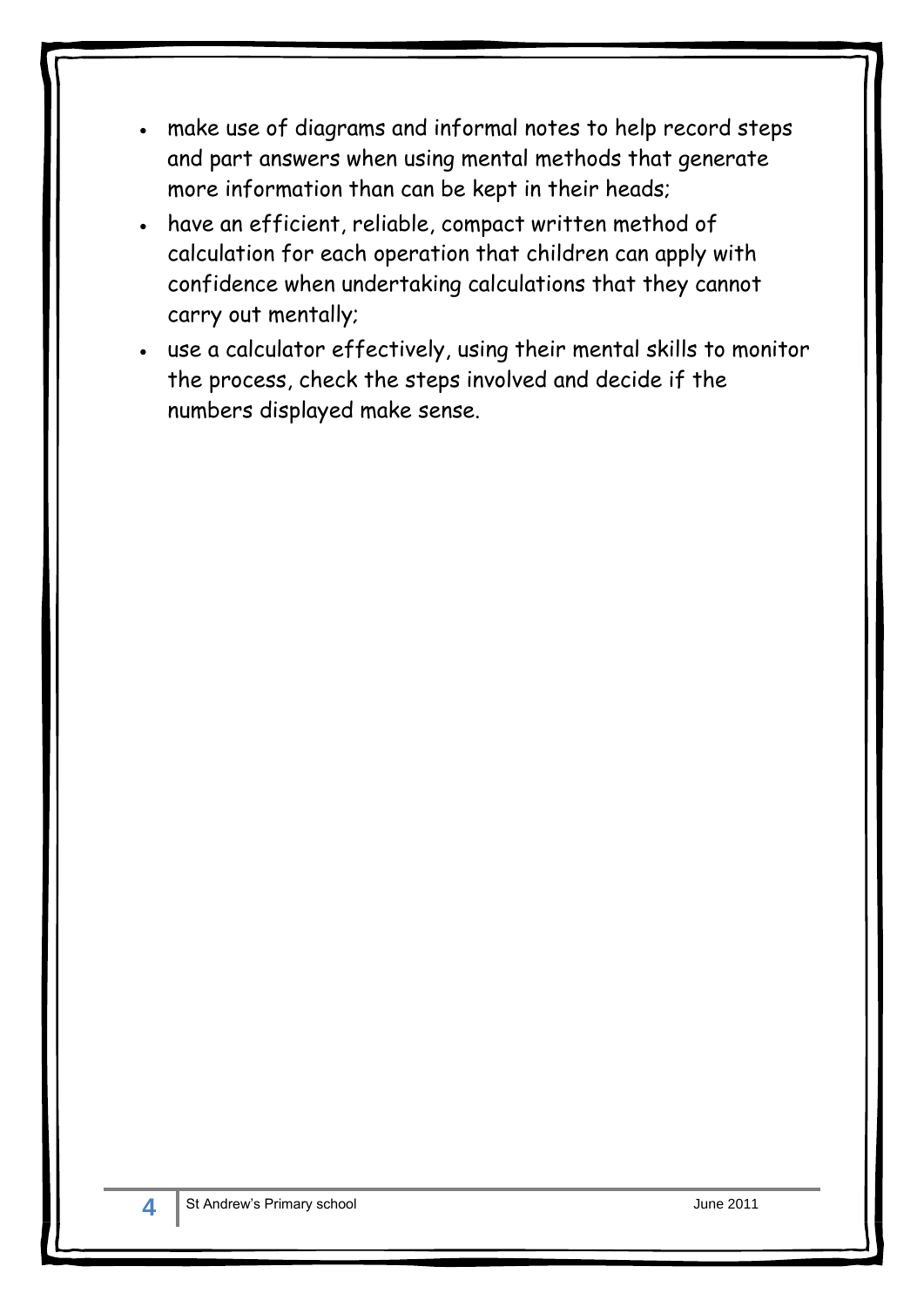## **Objectives**

The objectives in the revised Framework show the progression in children's use of written methods of calculation in the strands 'Using and applying mathematics' and 'Calculating'.

|                                                                                                                                                                                                                                                                                                                                                                                                                                                              | Calculating                                                                                                                                                                                                                                                                                                                                                                                                                                                                                                                                                                                                                                                                                                  |
|--------------------------------------------------------------------------------------------------------------------------------------------------------------------------------------------------------------------------------------------------------------------------------------------------------------------------------------------------------------------------------------------------------------------------------------------------------------|--------------------------------------------------------------------------------------------------------------------------------------------------------------------------------------------------------------------------------------------------------------------------------------------------------------------------------------------------------------------------------------------------------------------------------------------------------------------------------------------------------------------------------------------------------------------------------------------------------------------------------------------------------------------------------------------------------------|
| Using and applying mathematics                                                                                                                                                                                                                                                                                                                                                                                                                               |                                                                                                                                                                                                                                                                                                                                                                                                                                                                                                                                                                                                                                                                                                              |
| <b>Foundation Stage</b><br>Use developing mathematical ideas<br>and methods to solve practical<br>problems<br>Match sets of objects to numerals<br>that represent the number of<br>objects<br>Sort objects, making choices and<br>$\bullet$<br>justifying decisions<br>Talk about, recognise and recreate<br>simple patterns<br>Describe solutions to practical<br>problems, drawing on experience,<br>talking about their own ideas,<br>methods and choices | <b>Foundation Stage</b><br>Begin to relate addition to combining<br>two groups of objects and<br>subtraction to 'taking away'<br>In practical activities and discussion<br>$\bullet$<br>begin to use the vocabulary involved<br>in adding and subtracting<br>Count repeated groups of the same<br>$\bullet$<br>size<br>Share objects into equal groups and<br>count how many in each group                                                                                                                                                                                                                                                                                                                   |
| Year 1<br>Solve problems involving counting,<br>adding, subtracting, doubling or halving<br>in the context of numbers, measures<br>or money, for example to 'pay' and 'give<br>change'<br>Describe a puzzle or problem using<br>$\bullet$<br>numbers, practical materials and<br>diagrams; use these to solve the<br>problem and set the solution in the<br>original context                                                                                 | Year 1<br>Relate addition to counting on;<br>recognise that addition can be done in<br>any order; use practical and informal<br>written methods to support the<br>addition of a one-digit number or a<br>multiple of 10 to a one-digit or two-<br>digit number<br>Understand subtraction as 'take away'<br>and find a 'difference' by counting up;<br>use practical and informal written<br>methods to support the subtraction of<br>a one-digit number from a one-digit or<br>two-digit number and a multiple of 10<br>from a two-digit number<br>Use the vocabulary related to addition<br>$\bullet$<br>and subtraction and symbols to<br>describe and record addition and<br>subtraction number sentences |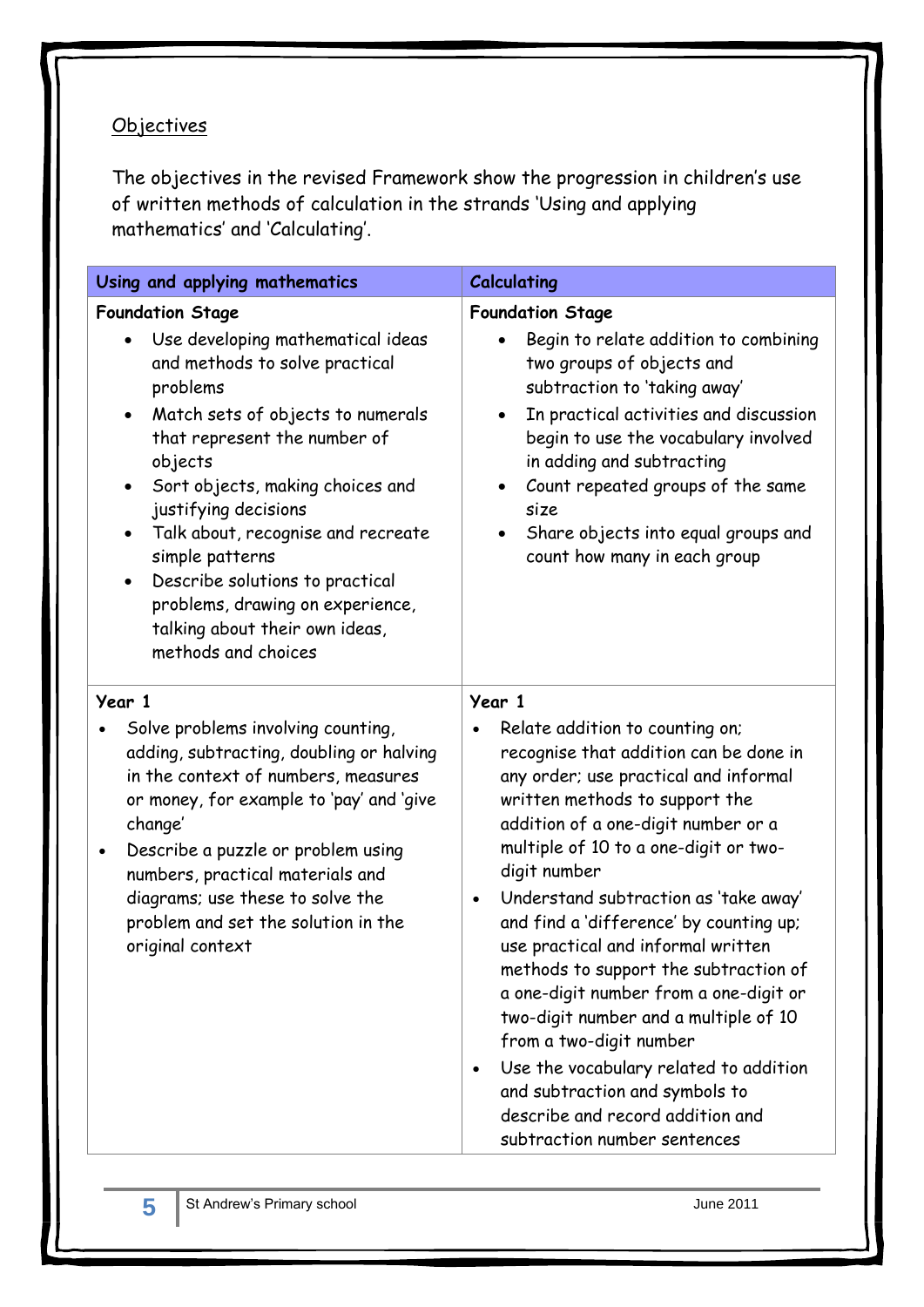| Using and applying mathematics                                                                                                                                                                                                                                                                                                                                                            | <b>Calculating</b>                                                                                                                                                                                                                                                                                                                                                                                                                                                                                                                                               |
|-------------------------------------------------------------------------------------------------------------------------------------------------------------------------------------------------------------------------------------------------------------------------------------------------------------------------------------------------------------------------------------------|------------------------------------------------------------------------------------------------------------------------------------------------------------------------------------------------------------------------------------------------------------------------------------------------------------------------------------------------------------------------------------------------------------------------------------------------------------------------------------------------------------------------------------------------------------------|
| Year 2<br>Solve problems involving addition,<br>subtraction, multiplication or division in<br>contexts of numbers, measures or<br>pounds and pence<br>Identify and record the information or<br>$\bullet$<br>calculation needed to solve a puzzle or<br>problem; carry out the steps or<br>calculations and check the solution in<br>the context of the problem                           | Year <sub>2</sub><br>Represent repeated addition and<br>arrays as multiplication, and sharing<br>and repeated subtraction (grouping) as<br>division; use practical and informal<br>written methods and related<br>vocabulary to support multiplication<br>and division, including calculations with<br>remainders<br>Use the symbols $+, -, x, \div$ and = to<br>$\bullet$<br>record and interpret number<br>sentences involving all four operations;<br>calculate the value of an unknown in a<br>number sentence (e.g. $\Box$ ÷ 2 = 6, 30 -<br>$\square$ = 24) |
| Year 3<br>Solve one-step and two-step problems<br>involving numbers, money or measures,<br>including time, choosing and carrying<br>out appropriate calculations<br>Represent the information in a puzzle<br>or problem using numbers, images or<br>diagrams; use these to find a solution<br>and present it in context, where<br>appropriate using $E.p$ notation or units<br>of measure | Year 3<br>Develop and use written methods to<br>record, support or explain addition and<br>subtraction of two-digit and three-<br>digit numbers<br>Use practical and informal written<br>$\bullet$<br>methods to multiply and divide two-<br>digit numbers (e.g. $13 \times 3$ , $50 \div 4$ );<br>round remainders up or down,<br>depending on the context<br>Understand that division is the inverse<br>$\bullet$<br>of multiplication and vice versa; use<br>this to derive and record related<br>multiplication and division number<br>sentences             |

**6**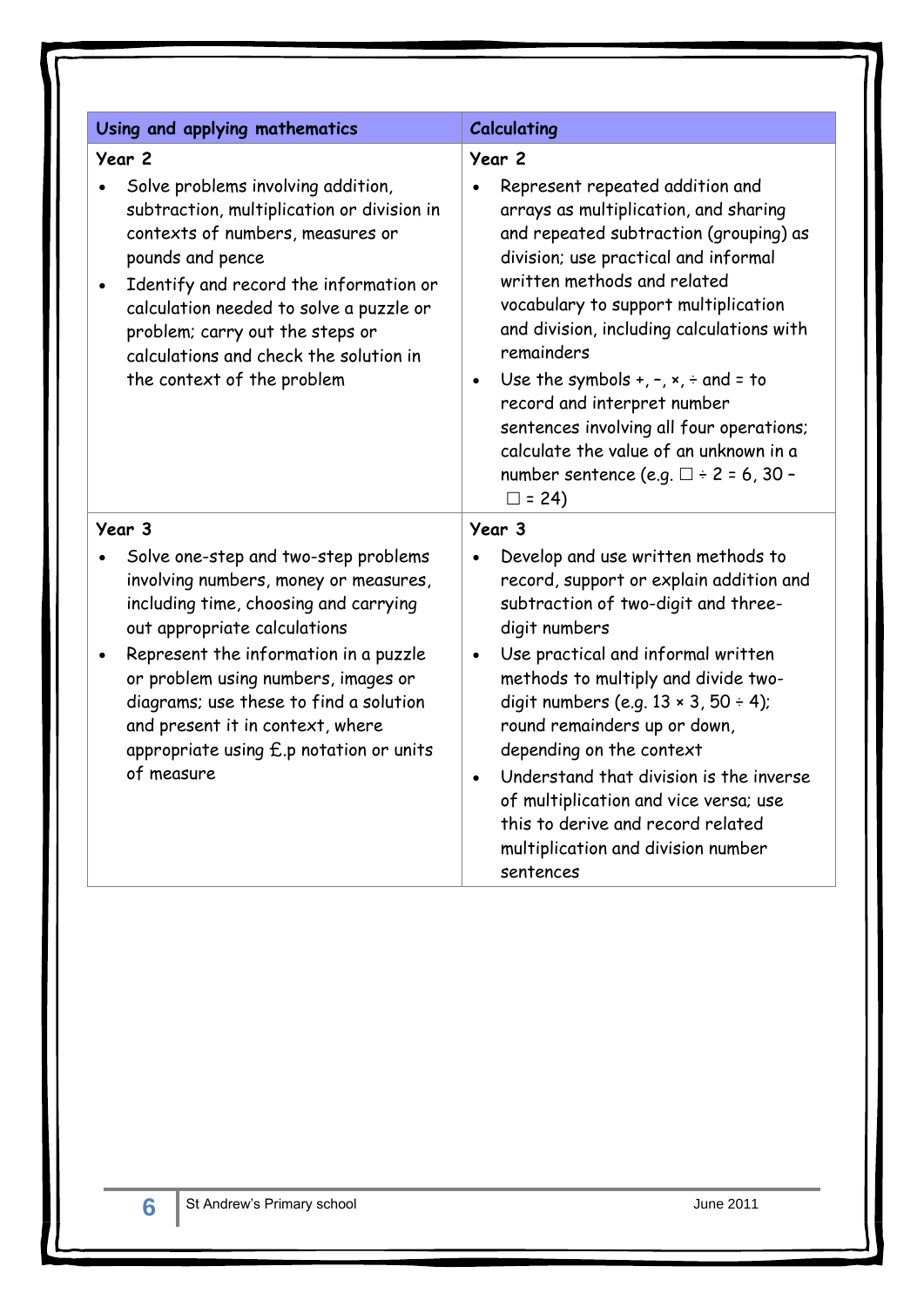#### Using and applying mathematics **Calculating**

#### **Year 4**

- Solve one-step and two-step problems involving numbers, money or measures, including time; choose and carry out appropriate calculations, using calculator methods where appropriate
- Represent a puzzle or problem using number sentences, statements or diagrams; use these to solve the problem; present and interpret the solution in the context of the problem

#### **Year 4**

- Refine and use efficient written methods to add and subtract two-digit and three-digit whole numbers and £.p
- Develop and use written methods to record, support and explain multiplication and division of two-digit numbers by a one-digit number, including division with remainders (e.g. 15 × 9,  $98 \div 6$ )

| Using and applying mathematics                                                                                                                                                                                                                                                                                                                                                                                                                                                          | <b>Calculating</b>                                                                                                                                                                                                                                                                                                                                               |
|-----------------------------------------------------------------------------------------------------------------------------------------------------------------------------------------------------------------------------------------------------------------------------------------------------------------------------------------------------------------------------------------------------------------------------------------------------------------------------------------|------------------------------------------------------------------------------------------------------------------------------------------------------------------------------------------------------------------------------------------------------------------------------------------------------------------------------------------------------------------|
| Year 5                                                                                                                                                                                                                                                                                                                                                                                                                                                                                  | Year 5                                                                                                                                                                                                                                                                                                                                                           |
| Solve one-step and two-step problems<br>involving whole numbers and decimals<br>and all four operations, choosing and<br>using appropriate calculation<br>strategies, including calculator use<br>Represent a puzzle or problem by<br>identifying and recording the<br>information or calculations needed to<br>solve it; find possible solutions and<br>confirm them in the context of the<br>problem                                                                                  | Use efficient written methods to add<br>and subtract whole numbers and<br>decimals with up to two places<br>Use understanding of place value to<br>$\bullet$<br>multiply and divide whole numbers and<br>decimals by 10, 100 or 1000<br>Refine and use efficient written<br>$\bullet$<br>methods to multiply and divide HTU x U,<br>TU × TU, U.t × U and HTU ÷ U |
| Year 6                                                                                                                                                                                                                                                                                                                                                                                                                                                                                  | Year 6                                                                                                                                                                                                                                                                                                                                                           |
| Solve multi-step problems, and<br>problems involving fractions, decimals<br>and percentages; choose and use<br>appropriate calculation strategies at<br>each stage, including calculator use<br>Represent and interpret sequences,<br>$\bullet$<br>patterns and relationships involving<br>numbers and shapes; suggest and test<br>hypotheses; construct and use simple<br>expressions and formulae in words then<br>symbols (e.g. the cost of c pens at 15<br>pence each is 15c pence) | Use efficient written methods to add<br>and subtract integers and decimals, to<br>multiply and divide integers and decimals<br>by a one-digit integer, and to multiply<br>two-digit and three-digit integers by a<br>two-digit integer                                                                                                                           |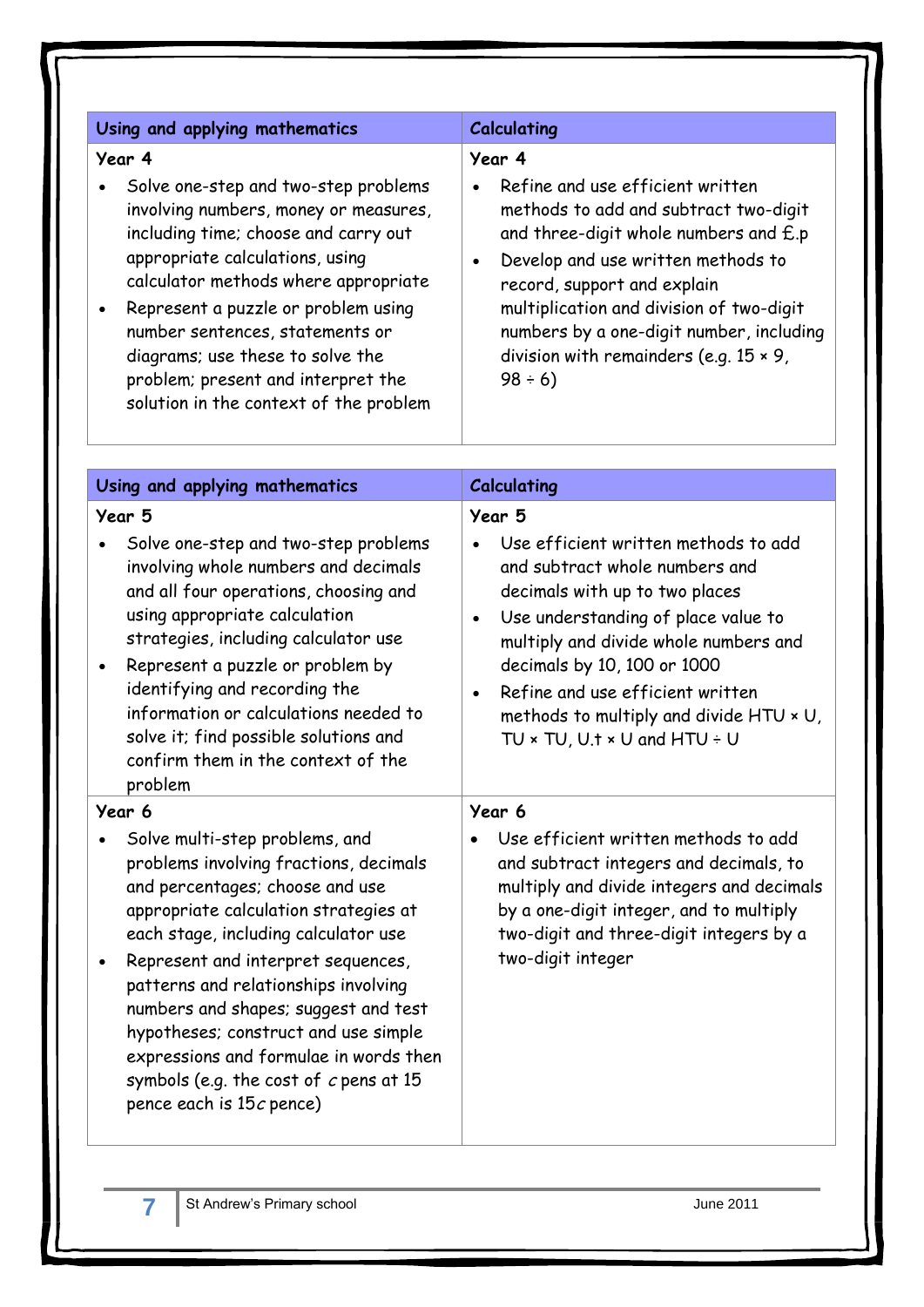# **Written methods for addition of whole numbers**

**Vocabulary-: Add, addition, total, plus, more than, and, altogether, increase, equals, make, sum etc.**

The aim is that children use mental methods when appropriate, but for calculations that they cannot do in their heads they use an efficient written method accurately and with confidence. Children are entitled to be taught and to acquire secure mental methods of calculation and one efficient written method of calculation for addition which they know they can rely on when mental methods are not appropriate.

To add successfully, children need to be able to:

- recall all addition pairs to  $9 + 9$  and complements in 10;
- add mentally a series of one-digit numbers, such as  $5 + 8 + 4$ ;
- add multiples of 10 (such as  $60 + 70$ ) or of 100 (such as  $600 + 700$ ) using the related addition fact, 6 + 7, and their knowledge of place value;
- partition two-digit and three-digit numbers into multiples of 100, 10 and 1 in different ways.
- know the inverse of addition is subtraction (from Y1 onwards).

#### Foundation Stage

Children are taught to say numbers in familiar contexts such as number rhymes or in role-play. This will develop into the counting of everyday objects. The children will be taught to say the number names in order and recognise the numerals from 1-9. Children will be taught to recognise, count and order numbers up to 20. Wherever possible they will be given the opportunity to solve simple problems involving the use of the skills listed above.

The children will be taught to use the vocabulary involved in addition through practical activities and discussion e.g. more, and, add, sum, total, altogether.

They will be taught to recognise differences in quantity in everyday objects and to find one more. This will be taught in practical contexts that relate to the children's experiences using various resources. From the very first stages, the children will be introduced to number lines and encouraged to visualise the calculation.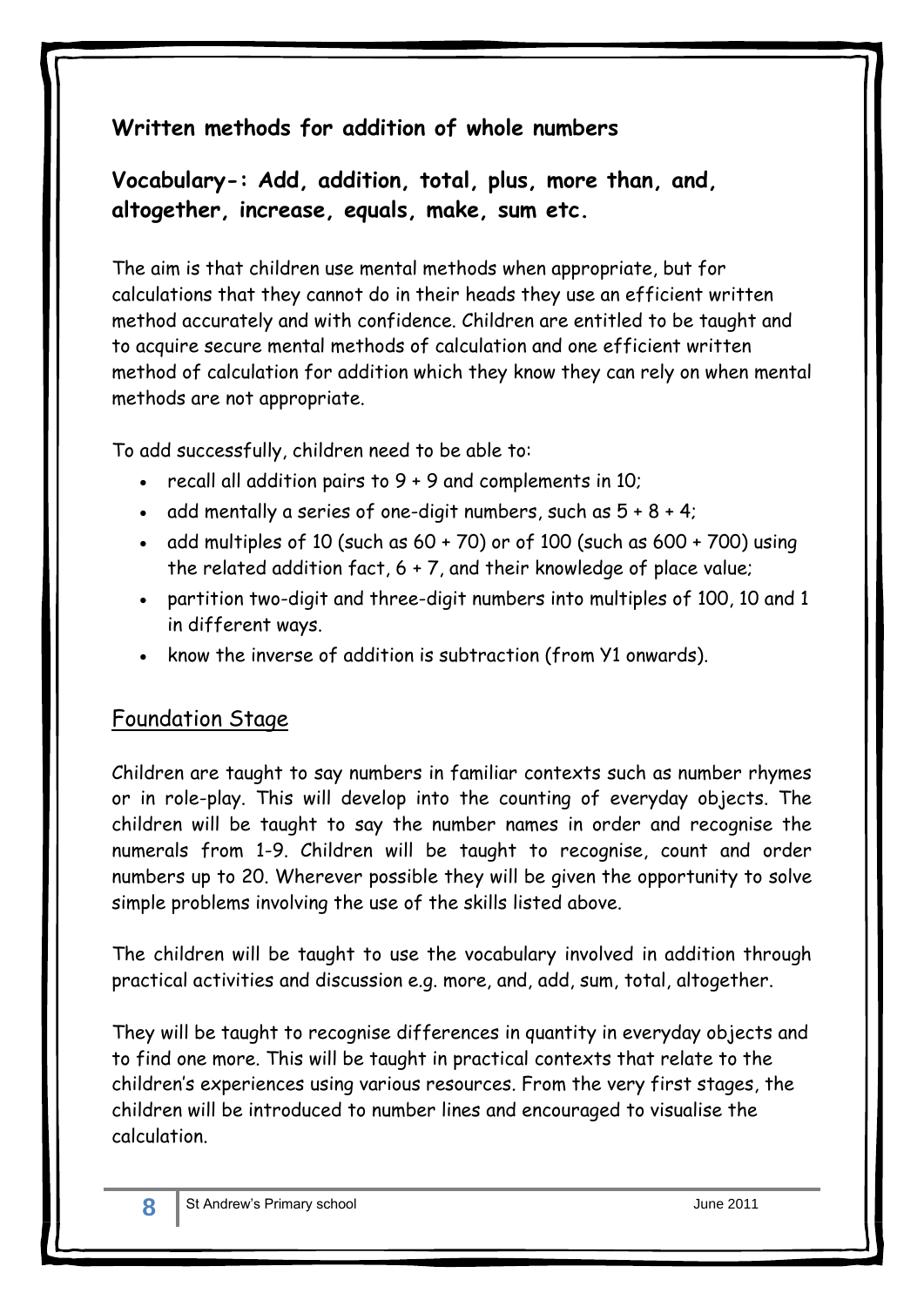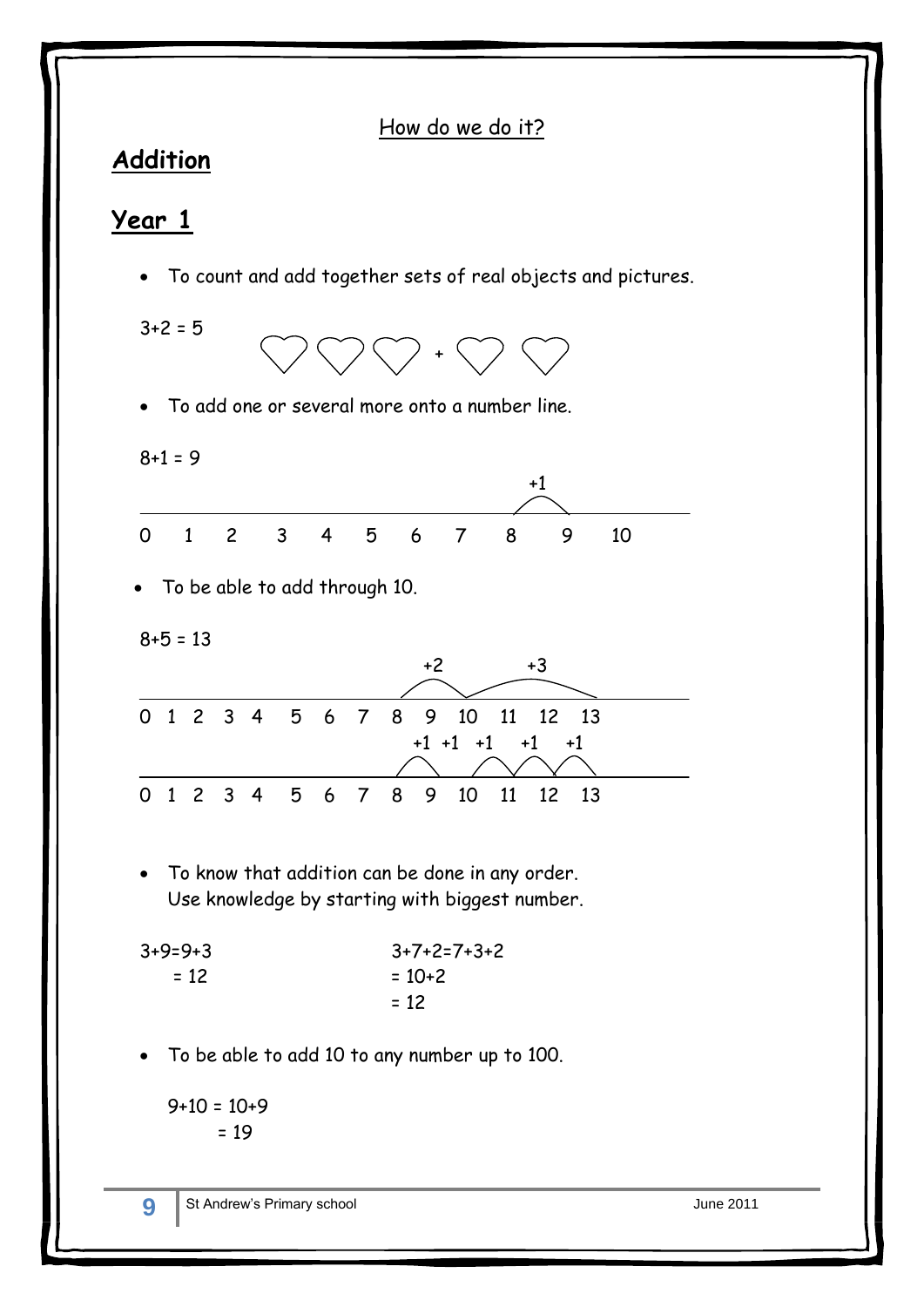# **Year 2**

 When adding 2 digit numbers use 100 square, find number and move down column vertically. Eventually this will be done mentally.

 $34+10 = 44$ 

 To be able to add 11 or 21 to a 2 digit number up to 100. Add 10 and then 1 or 20 then 1 to a 2 digit number. First use 100 square by moving down vertically and across horizontally.

| 45+11 = 45+10+1 | $45+21 = 45+20+1$ |
|-----------------|-------------------|
| = 55+1          | $= 65 + 1$        |
| $= 56$          | $= 66$            |

- To be able to add 9 or 19 to a 2 digit number by adding 10 or 20 and subtracting 1. Use a 100 square by moving down vertically then horizontally. Eventually this will be done mentally.
- To be able to add 11 or 21 to a 2 digit number up to 100. Add 10 and then 1 or 20 then 1 to a 2 digit number. First use 100 square by moving down vertically and across horizontally.

| $45+11 = 45+10+1$ | $45+21 = 45+20+1$ |
|-------------------|-------------------|
| = 55+1            | $= 65 + 1$        |
| $= 56$            | $= 66$            |

 To be able to add 9 or 19 to a 2 digit number by adding 10 or 20 and subtracting 1. Use a 100 square by moving down vertically then horizontally. Eventually this will be done mentally.

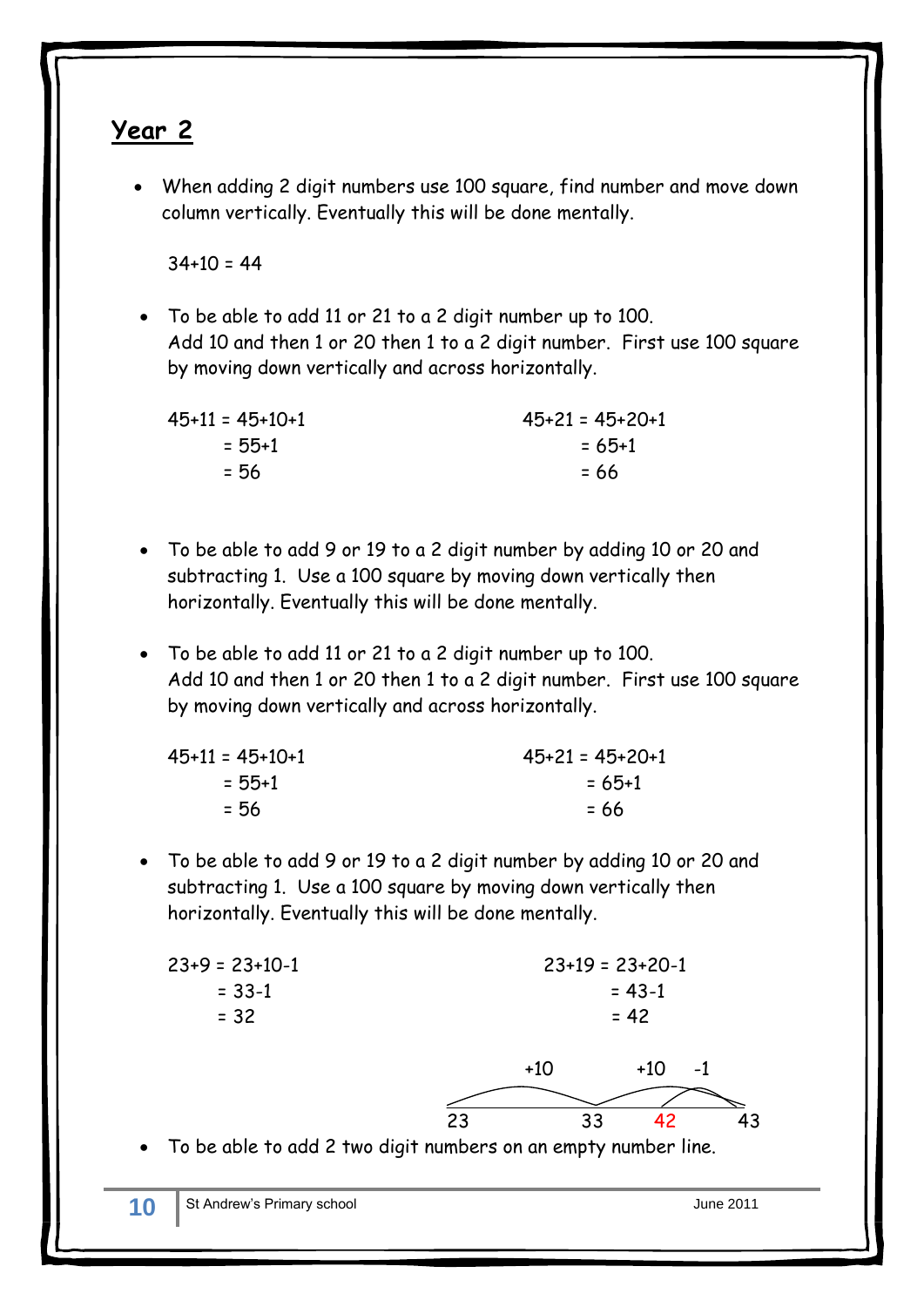

To be able to add two digit numbers by partitioning

| $23+41 = 20+3+40+1$ | or | $23+41$      |
|---------------------|----|--------------|
| $= 40+20+3+1$       |    | $20+40 = 60$ |
| $= 60+4$            |    | $3 + 1 = 4$  |
| $= 64$              |    | $= 64$       |
|                     |    |              |

To be able to add 3 two digit numbers by partitioning.

23+21+34 = 20+20+30+3+1+4  $= 70+8$ = 78

or

 $20+20+30 = 70$  $3 + 1 + 4 = 8$ 78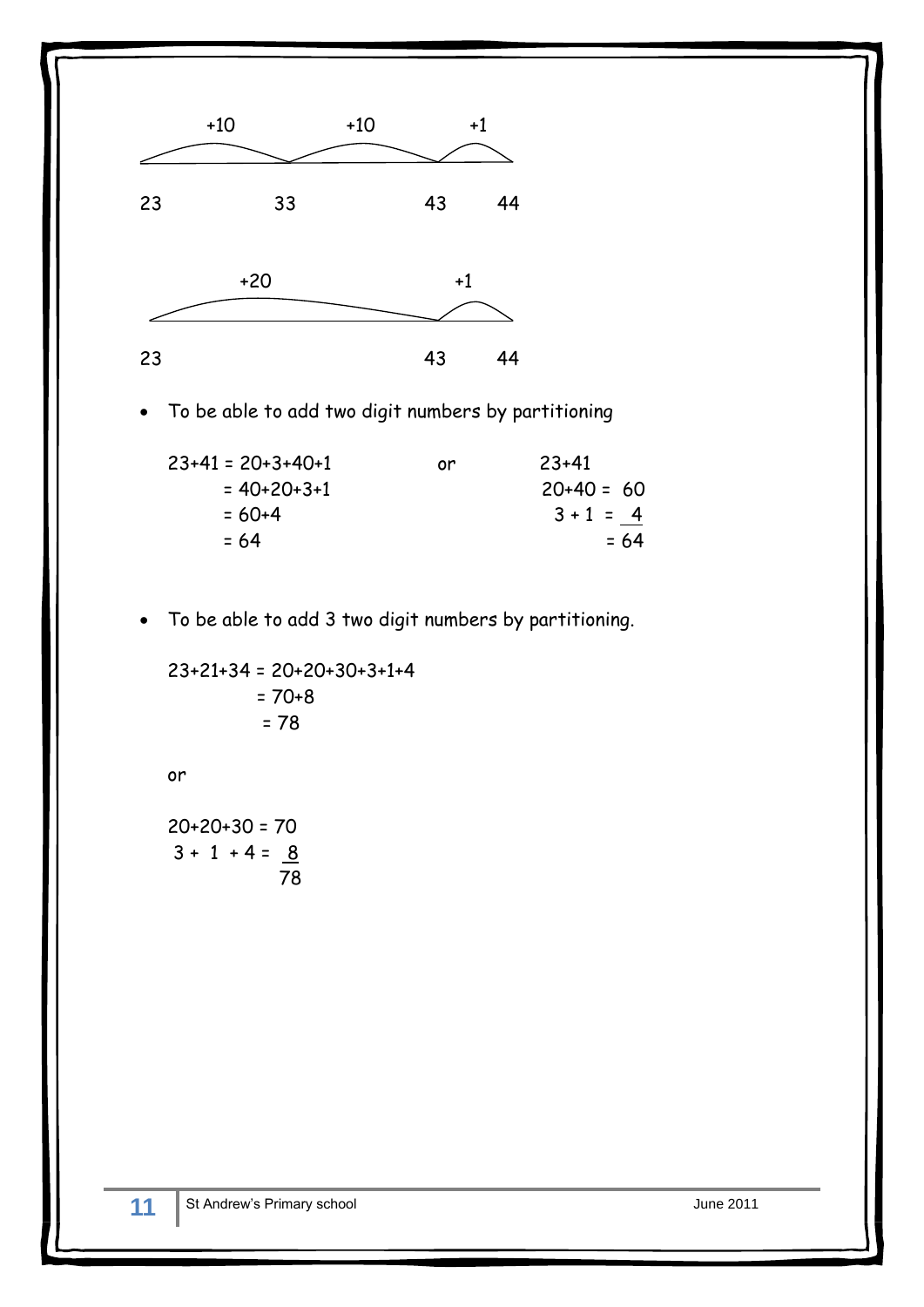# **Year 3**

To be able to add 2 two digit numbers over 100 on an empty number line



# **Year 4**

To be able to add two digit numbers in vertical layout

86 +57 13 (6+7)  $-130(50+80)$ 143

 To be able to add three digit numbers in vertical layout-expanded written method

| 236   |
|-------|
| + 167 |
| 13.   |
| 90    |
| 300   |
| 393   |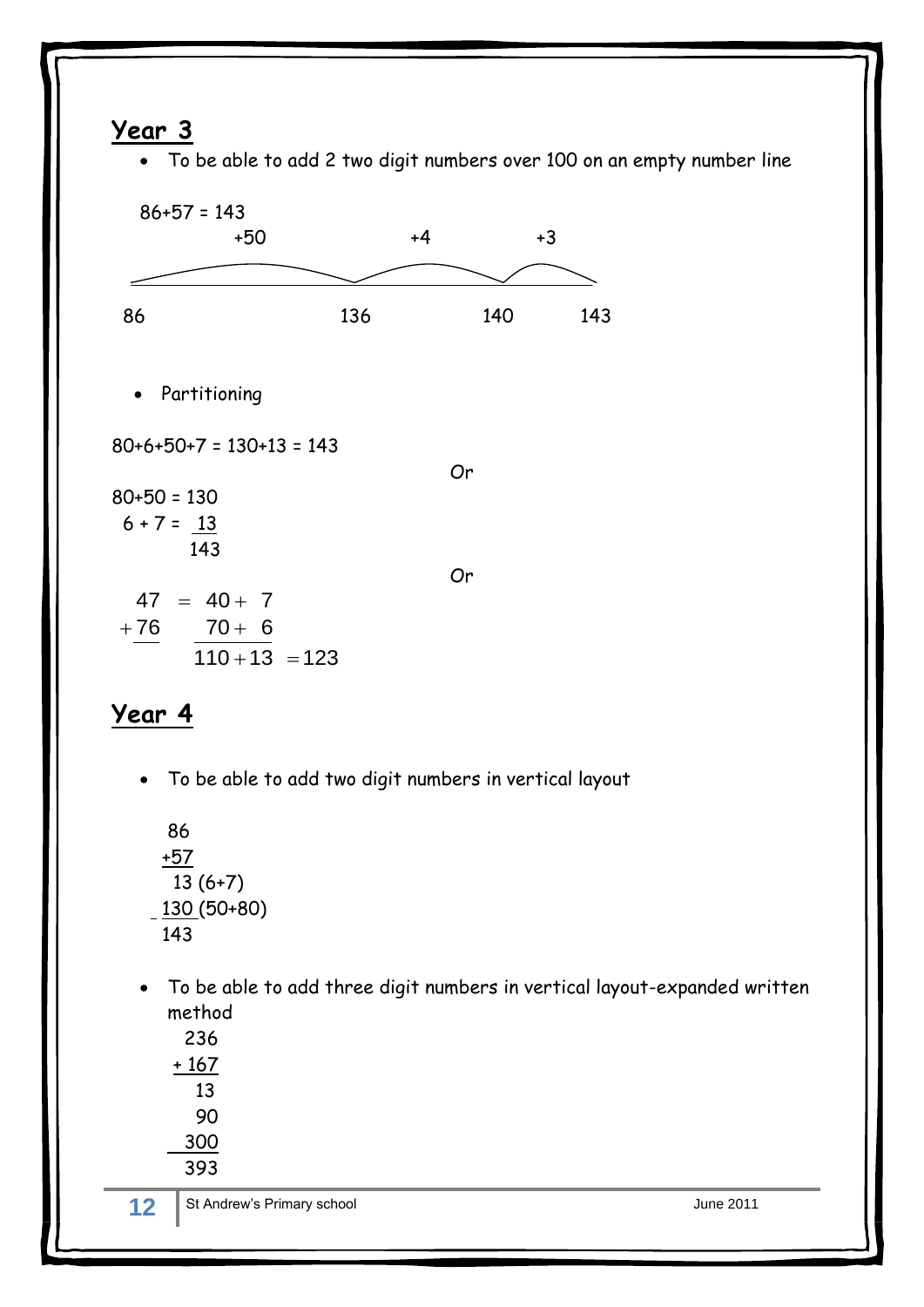# **Year 5/ Year 6**

 To be able to use the method taught in Year 4 and extend for larder more complex numbers including decimals

 24.68 +17.94 00.12 01.50 11.00 30.00 42.62

Children will be encouraged to choose an effective and efficient method which they understand and works for them.

 The following method (SHORT ADDITION/CARRYING) can be taught to the children if they are working securely in level 4 and the teacher uses his/her professional judgement. To be able to add three and four digit numbers in a standard written method.

| 236                  | 347    | 45.24    |
|----------------------|--------|----------|
| $+167$               | $+267$ | $+26.59$ |
| 403<br>$\sim$ $\sim$ | 614    | 71.83    |
| $1 \t1$              | 11     |          |

#### **How can parents help?**

Be positive-show interest and enthusiasm Remember to make activities fun! Use the same method being used in school.

#### **Activities parents can do at home**

Things to think about: Can they work it out mentally? Do they need to write it down? Do they need to approximate first? Do they need to use a calculator?

#### **Mental maths**

- Number bond rap
- Ping pong
- Treasure hunt -find number bond partners or find answers to questions hidden around house.
- Bingo-Children write 6 numbers on paper and you give calculations for them to solve if they have answer they cross it off.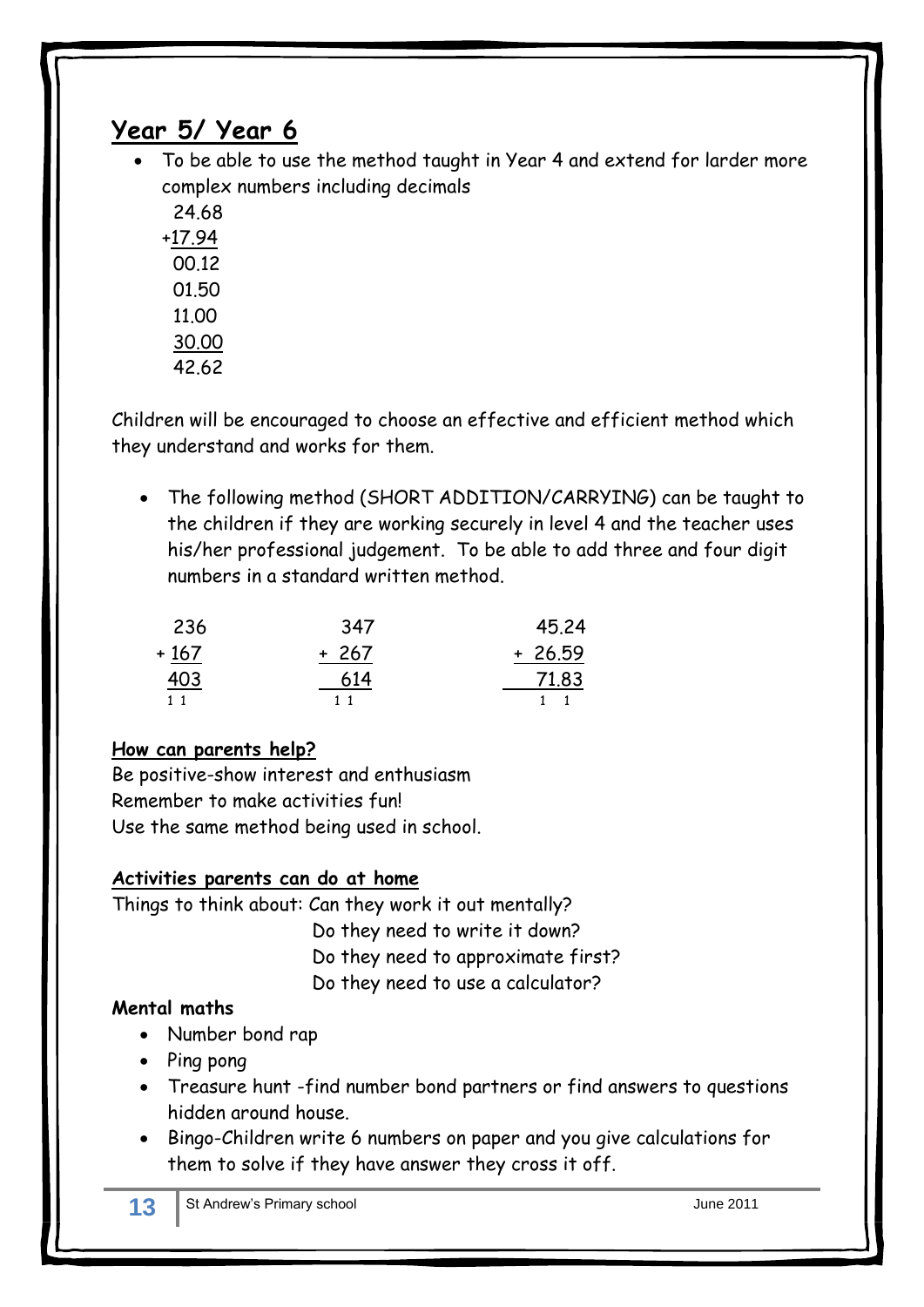- Thumb cards-see example
- Play count down- Give chn selection of numbers and they have to make target number.
- Play addition games- snakes and ladders, dominoes, cards-pontoon, yahtzee
- Use different objects to add- dice totals, domino totals, playing card totals,

Use **real life contexts**-eg adding money, shopping, adding measurements-length, weights, capacities

Look for **numbers in the environment**-bus no.s, car registrations numbers Use **real life objects** to support with adding eg pasta, buttons, coins, lego

Use web-sites: **Number bonds:** http://www.patana.ac.th/Students/mathspupils/gb2cd.swf **Addition:** [http://www.primarygames.co.uk](http://www.primarygames.co.uk/) http://www.mathszone.co.uk http://www.topicbox.com http://[www.woodlands-junior.kent.sch.uk](http://www.woodlands-junior.kent.sch.uk/) **Revision:** <http://www.bbc.co.uk/schools/ks2bitesize/maths>

#### **Activities**

Mental starters Number bond rap-auditory Find your number bond partner-kinaesthetic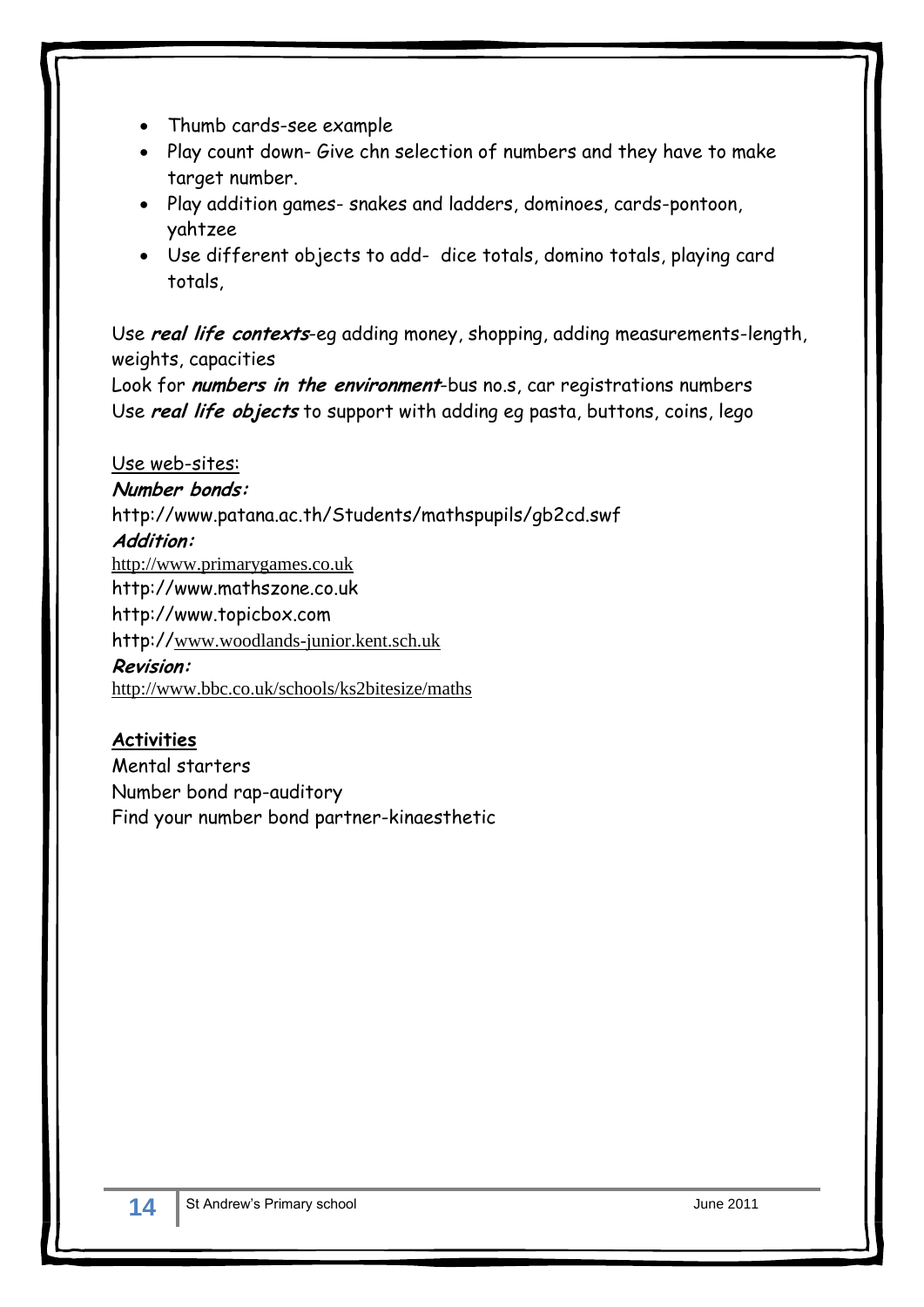# **Written methods for subtraction of whole numbers**

# **Vocabulary-: Subtract, subtraction, take away, minus, less than, difference, decrease, leave, how many left etc.**

To subtract successfully, children need to be able to:

- recall all addition and subtraction facts to 20, 100, 1000;
- subtract multiples of 10 (such as 160 70) using the related subtraction fact,16 – 7, and their knowledge of place value;
- partition two-digit and three-digit numbers into multiples of one hundred, ten and one in different ways (e.g. partition 74 into 70 + 4 or 60 + 14).
- know the inverse of subtraction is addition (from Y1 upwards).

#### Foundation Stage

The children will be taught to use the vocabulary involved in subtraction through practical activities and discussion e.g. take away, leave, how many left? How many more to make?

They will be taught to recognise differences in quantity in everyday objects and to find one less. This will be taught in practical contexts that relate to the children's experiences using various resources. From the very first stages, the children will be introduced to number lines and encouraged to visualise the calculation.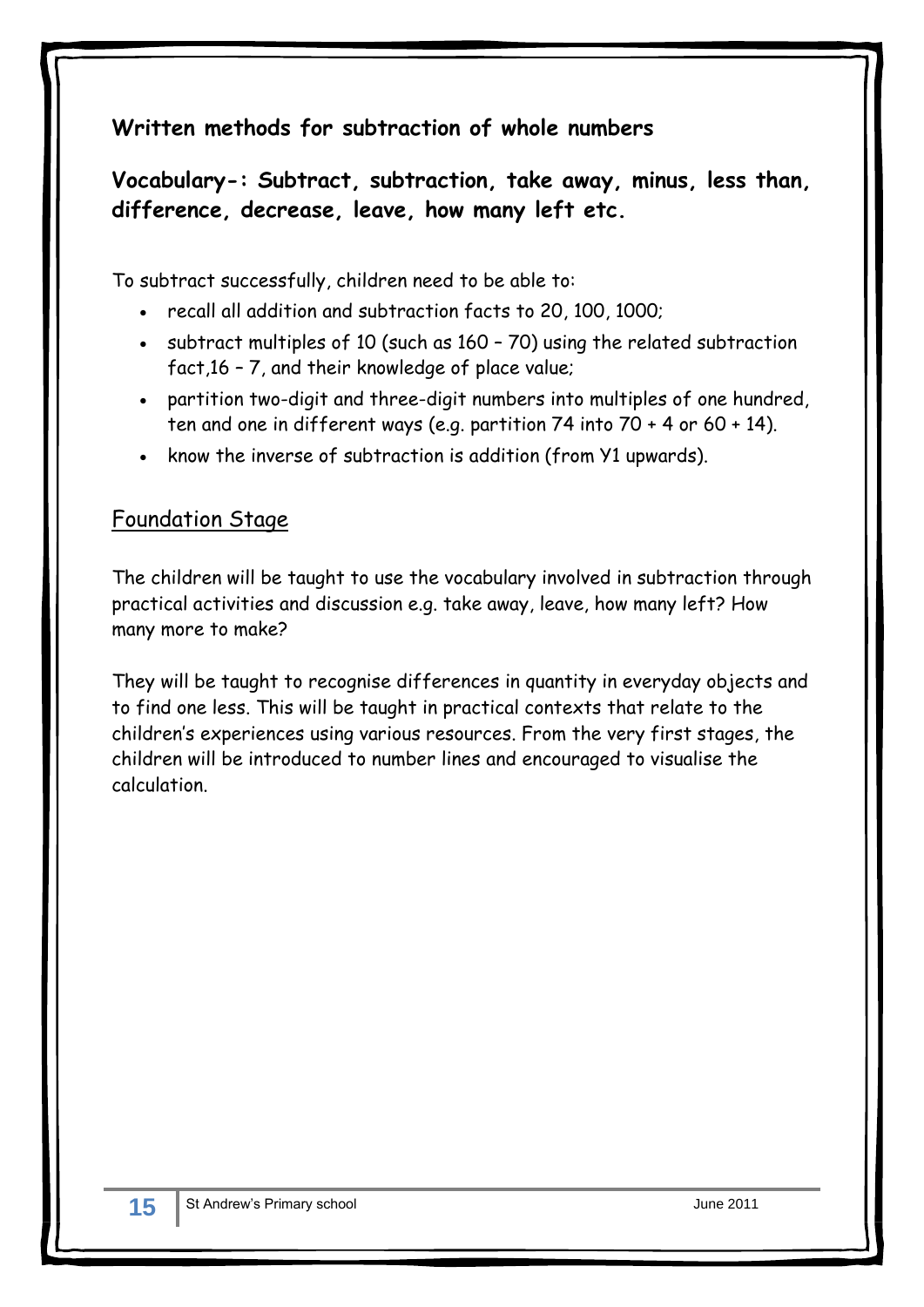How do we do it?

# **Subtraction**

# **Year 1**

To be able to take away real objects.



To be able to subtract/take away one less on a number line.

 $8-1 = 7$ 



To be able to subtract through 10.

$$
13 - 5 = 8
$$



 To be able to subtract 10 from any number up to 100. When subtracting 10 from 2 digit numbers use 100 square, find number and move up column vertically. Eventually this will be done mentally.

34-10=24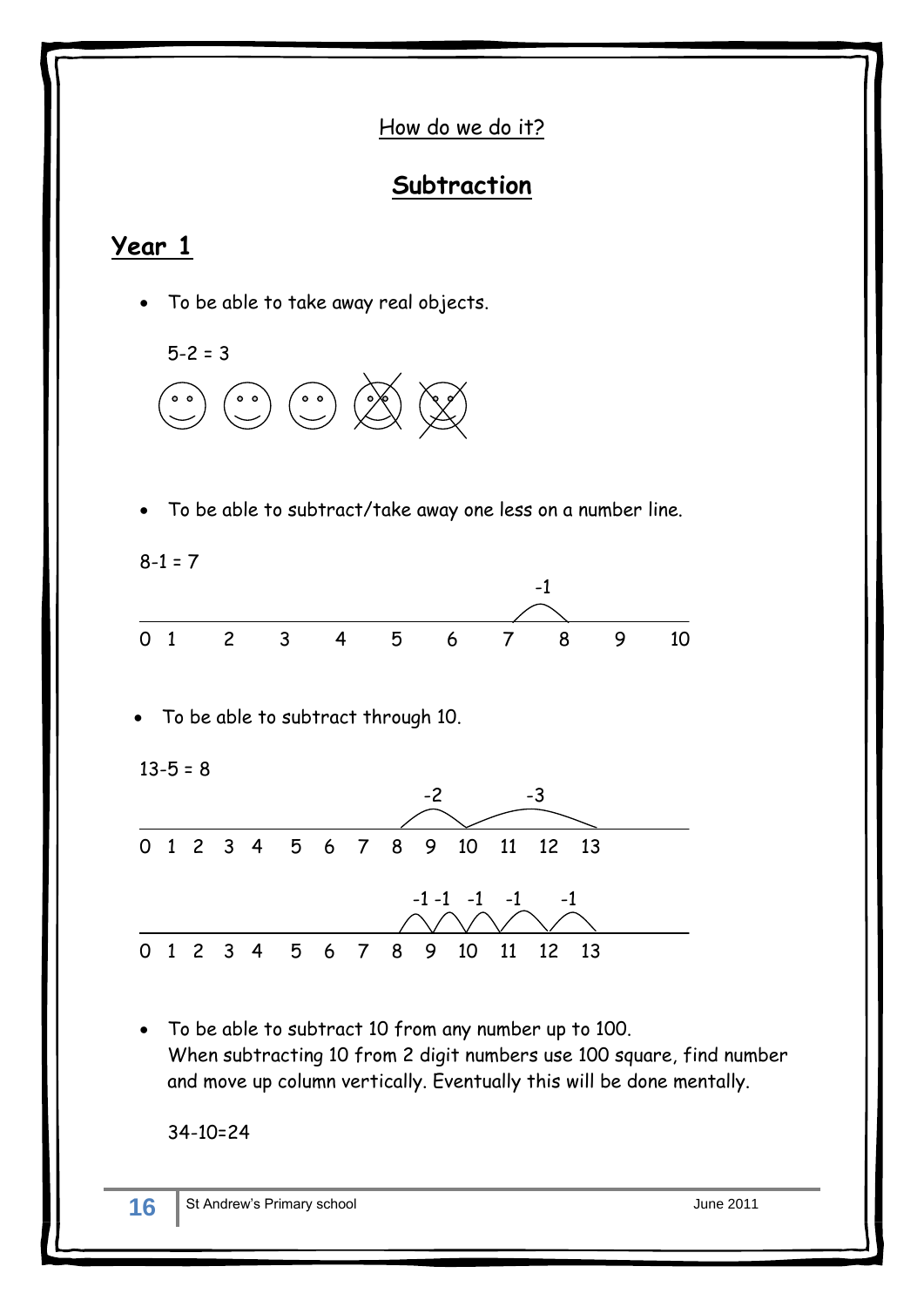To be able to subtract multiples of 10 from any number up to 100. When subtracting 2 digit numbers use 100 square, find number and move up column vertically. This can be recorded on a given number line jumping in back in steps of 10. Eventually this will be done mentally.

84-40=44 to begin with then progressing on to:



#### **Year 2 and Year 3**

 To be able to subtract 11 or 21 from a 2 digit number up to 100. Subtract 10 and then 1 or 20 then 1 from a 2 digit number. First use 100 square by moving up vertically and across horizontally.





 To be able to subtract 9 or 19 from a 2 digit number by subtracting 10 or 20 and adding 1. Use a 100 square by moving up vertically then moving one horizontally. Eventually this will be done mentally.

| $23-9 = 23-10+1$ | $63-19 = 63-20+1$ |
|------------------|-------------------|
| $= 13 + 1$       | = 43+1            |
| $= 14$           | $= 44$            |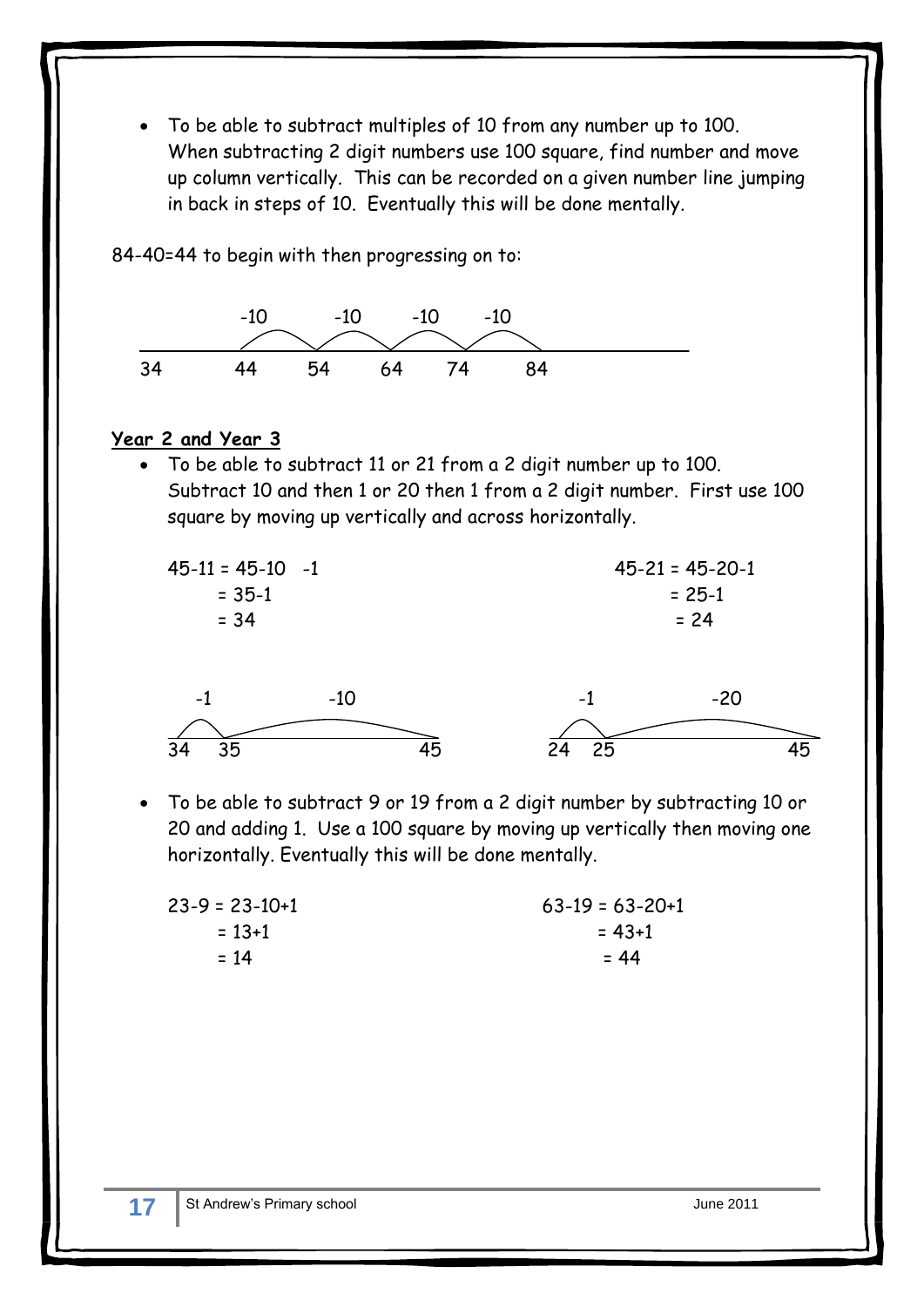To be able to subtract 2 two digit numbers by finding the difference through counting on an empty number line. This can be refered to as the 'Shop Keeper' method of counting on particularly when linking this to money problems.

45-23=



10+7+5=22

 To be able to subtract 2 two digit numbers over 100 by finding the difference through counting on an empty number line.

186-57

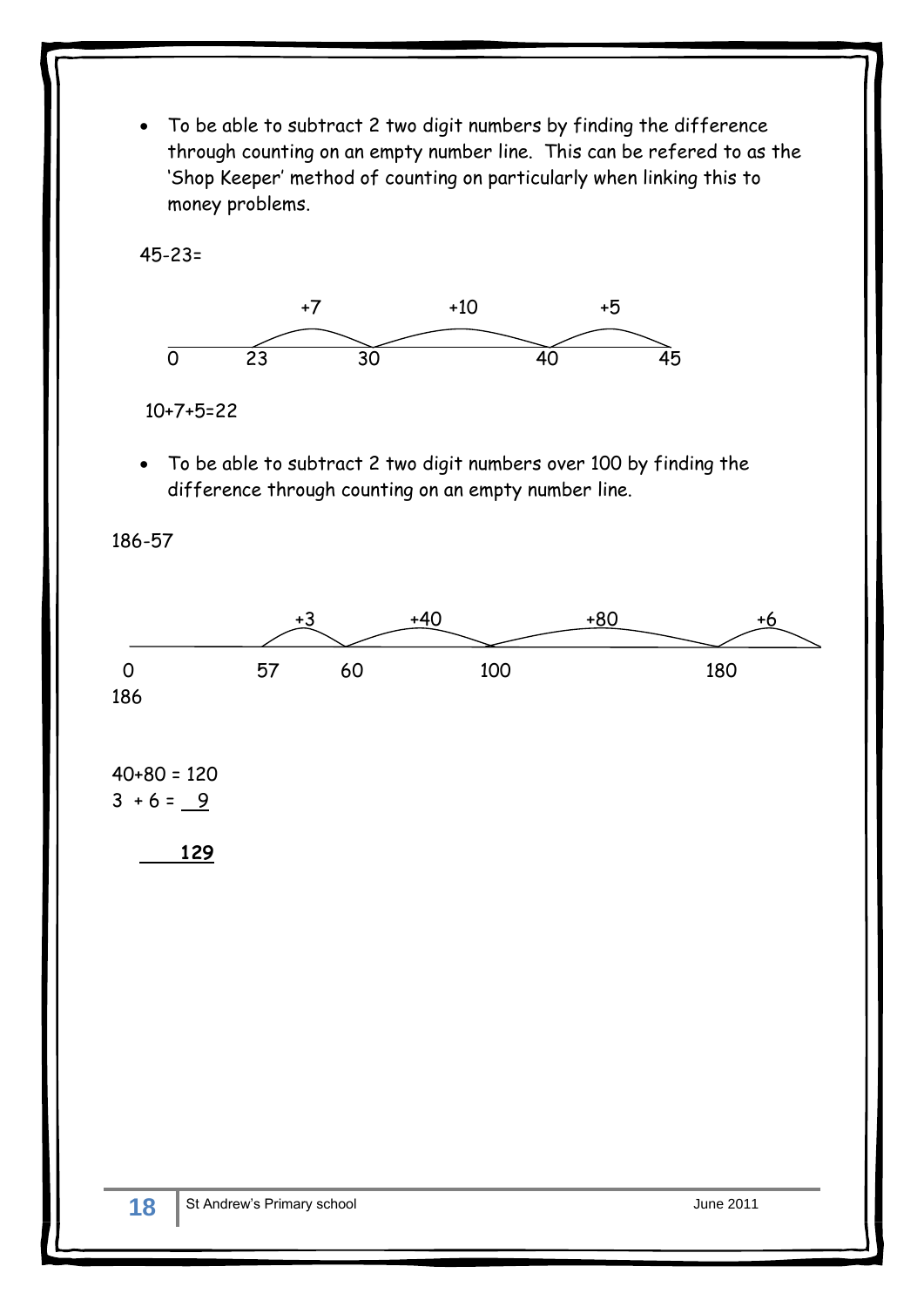#### **Year 4**

- To be able to subtract two digit and three digit numbers (where appropriate) in vertical layout alongside the number line knowing and understanding the connection.
- Use the number line to find differences in money and time!



 To be able to subtract three digit numbers in vertical layout-expanded written method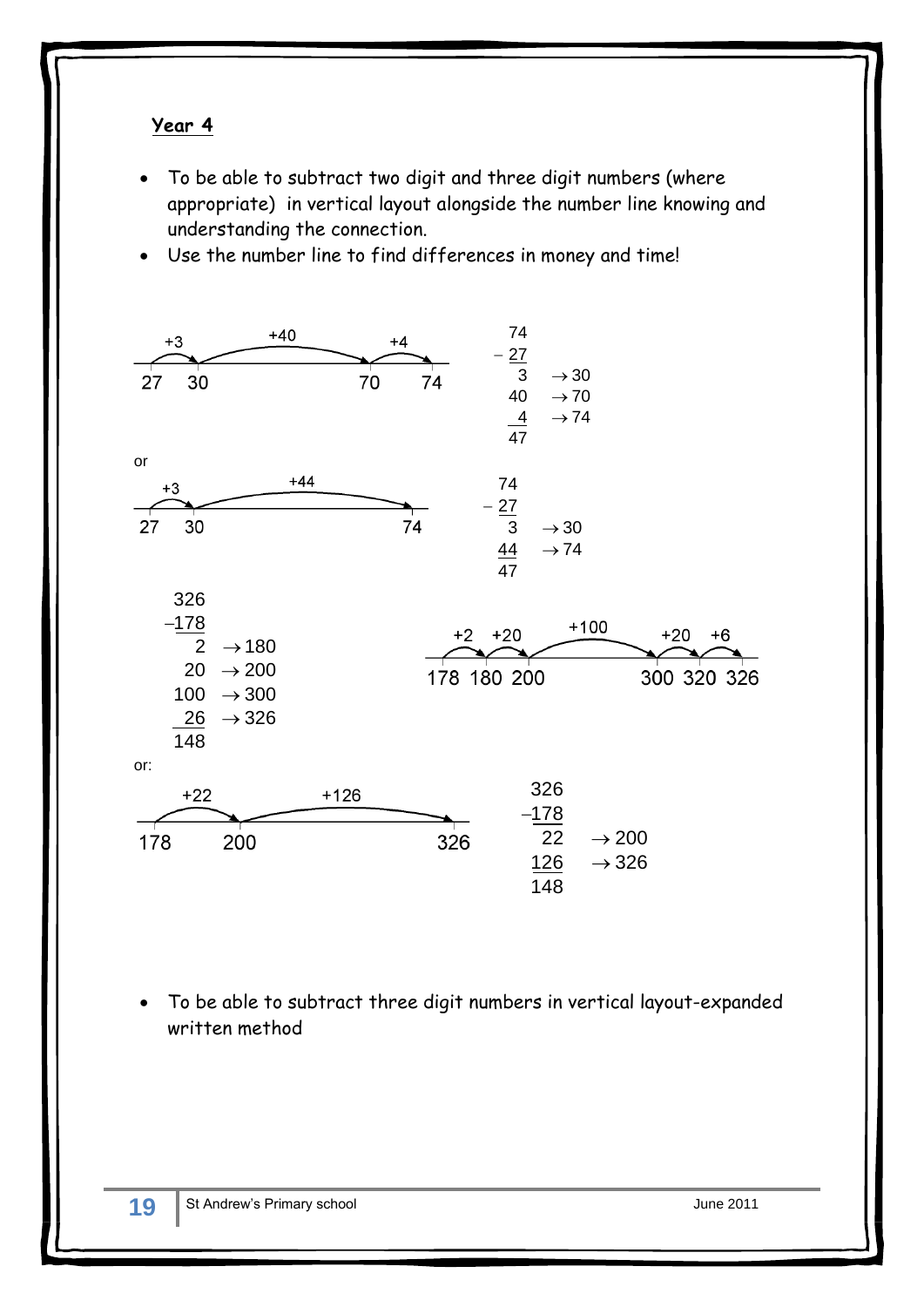#### **Year 5 and Year 6**

 To be able to subtract three digit numbers in a vertical layer. Children to be taught both methods below. The partitioning method is in preparation for the decomposition method.

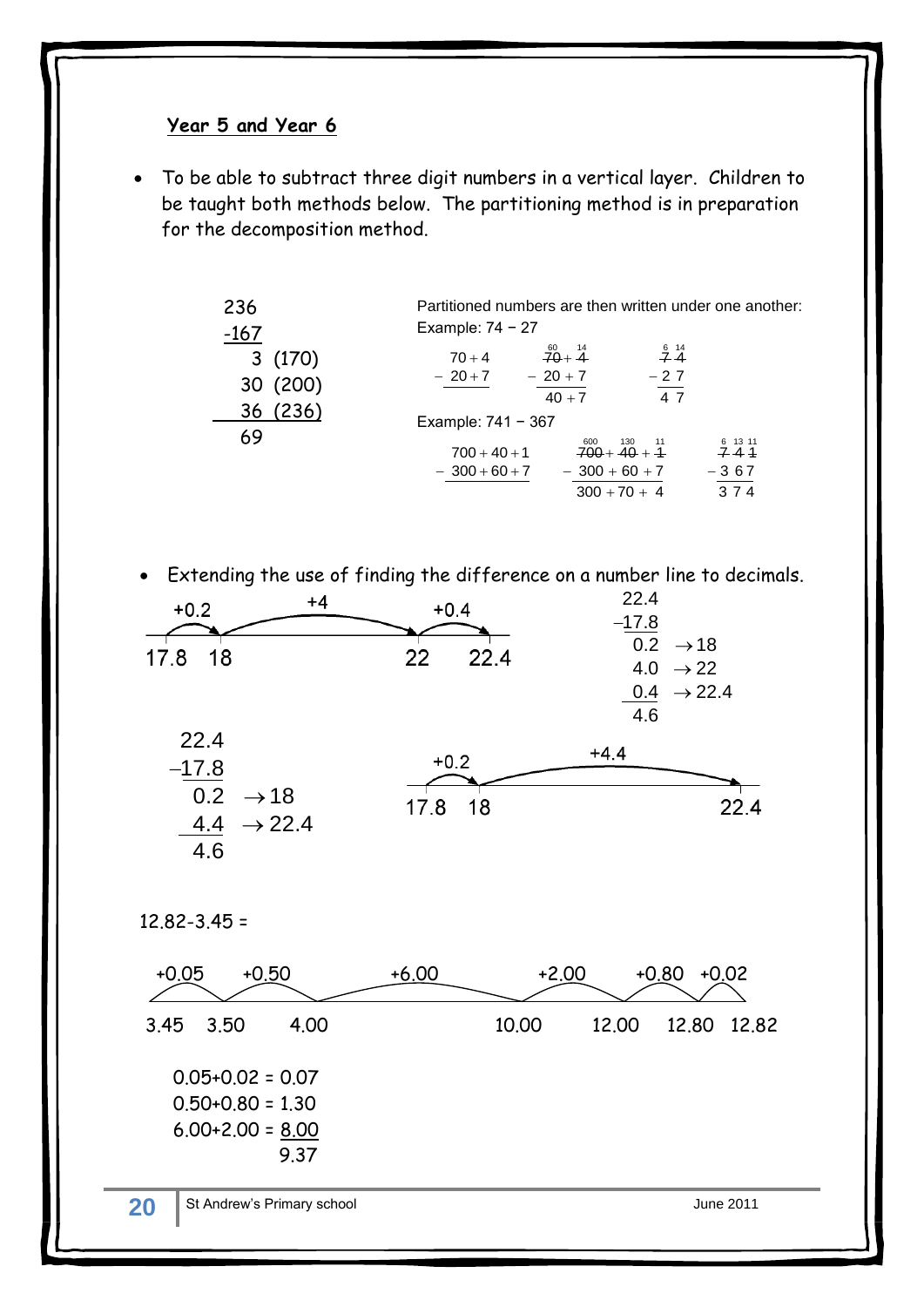• Subtraction by the decomposition method can be taught if the children are working securely in level 4 and have a full understanding of the previous methods. The class teacher will use his/her professional judgement.

# **What can parents do to help? Mental activities**

- Treasure hunt -find number bond partners or find answers to questions hidden around house.
- Bingo-Children write 6 numbers on paper and you give calculations for them to solve if they have answer they cross it off.
- Thumb cards-see example
- Play count down- Give chn selection of numbers and they have to make target number.
- Use different objects to subtract- dice totals, domino totals, playing card totals.
- Money-If I have 10p and spend 4p, how much do I have left?

# **Subtraction activities**

Use **real life contexts**-Money-Go shopping. How much do you have left if you spend so much?

Subtracting measurements-lengths, weights, capacities-cooking/making drinks, measuring bathroom for tiles, carpet etc

Look for **numbers in the environment**-bus no.s, car registrations numbers Use **real life objects** to support with subtracting eg pasta, buttons, coins, lego

Use web-sites: **Number bonds:**

http://www.patana.ac.th/Students/mathspupils/gb2cd.swf

**Subtraction:**

[http://www.primarygames.co.uk](http://www.primarygames.co.uk/)

http://www.mathszone.co.uk

http://www.topicbox.com

http://[www.woodlands-junior.kent.sch.uk](http://www.woodlands-junior.kent.sch.uk/)

http://www.ictgames.co.uk

#### **Revision:**

<http://www.bbc.co.uk/schools/ks2bitesize/maths>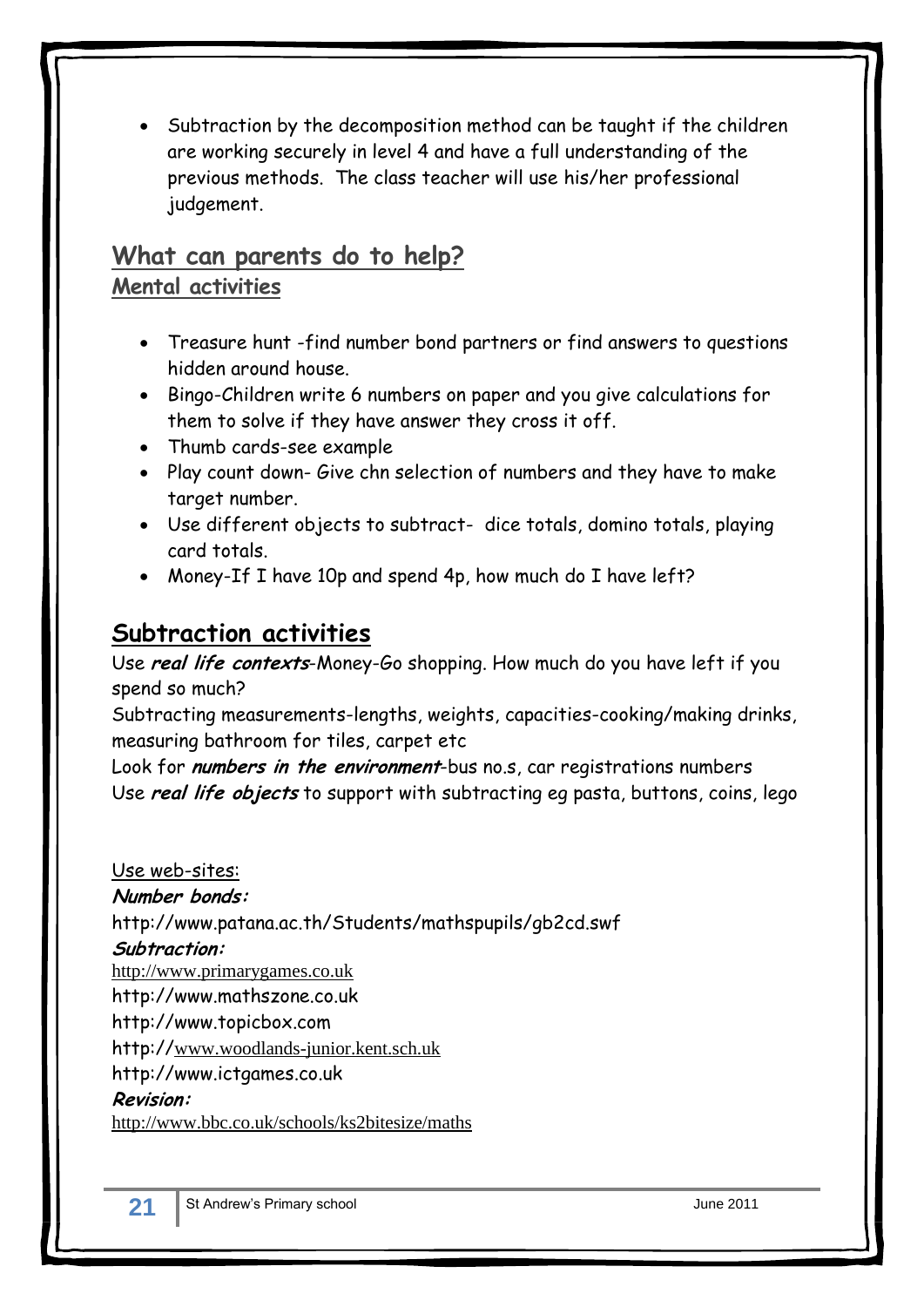# **Written methods for multiplication of whole numbers**

**Vocabulary-: Multiply, times, product, once, twice, three times, double, groups of, repeated addition, lots of, array, row, column, and multiple.**

To multiply successfully, children need to be able to:

- $\cdot$  recall all multiplication facts to 10  $\times$  10;
- partition number into multiples of one hundred, ten and one;
- work out products such as  $70 \times 5$ ,  $70 \times 50$ ,  $700 \times 5$  or  $700 \times 50$  using the related fact 7 × 5 and their knowledge of place value;
- add two or more single-digit numbers mentally;
- add multiples of 10 (such as  $60 + 70$ ) or of 100 (such as  $600 + 700$ ) using the related addition fact, 6 + 7, and their knowledge of place value;
- add combinations of whole numbers using the column method (see above).
- know the inverse of multiply is division (from Y1 upwards).

#### Foundation Stage

The children are taught practically to count repeated groups of the same size e.g. If each child has 2 toys, how many altogether?

# **How do we do it?**

#### **Year 1**

- To be able to double numbers to 10/20
	- To be able to practically count repeated groups/sets of the same size – repeated addition on a given number line or drawing sets/groups of a given number.

 $10 \times 5 = 50$  ten, 5 times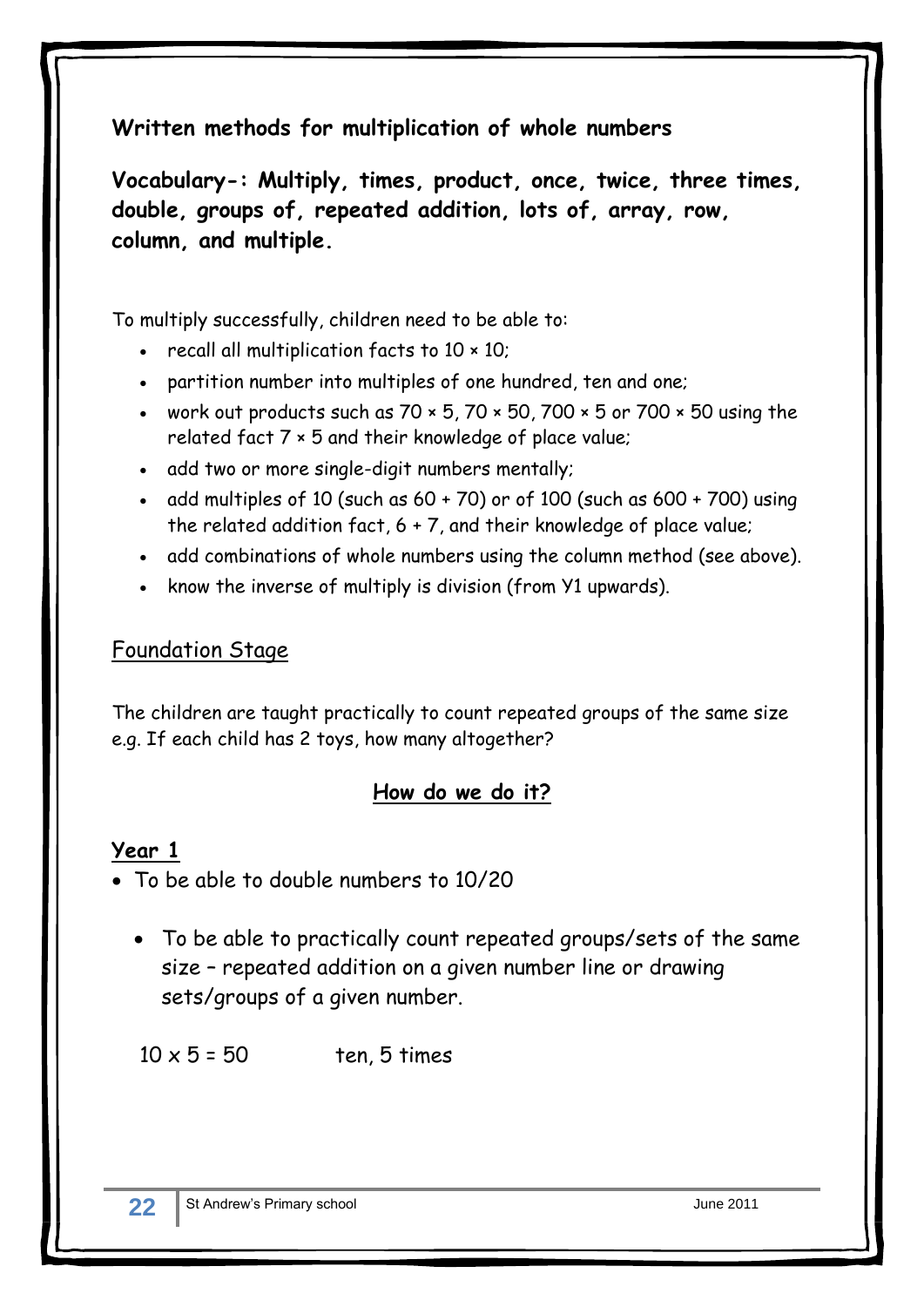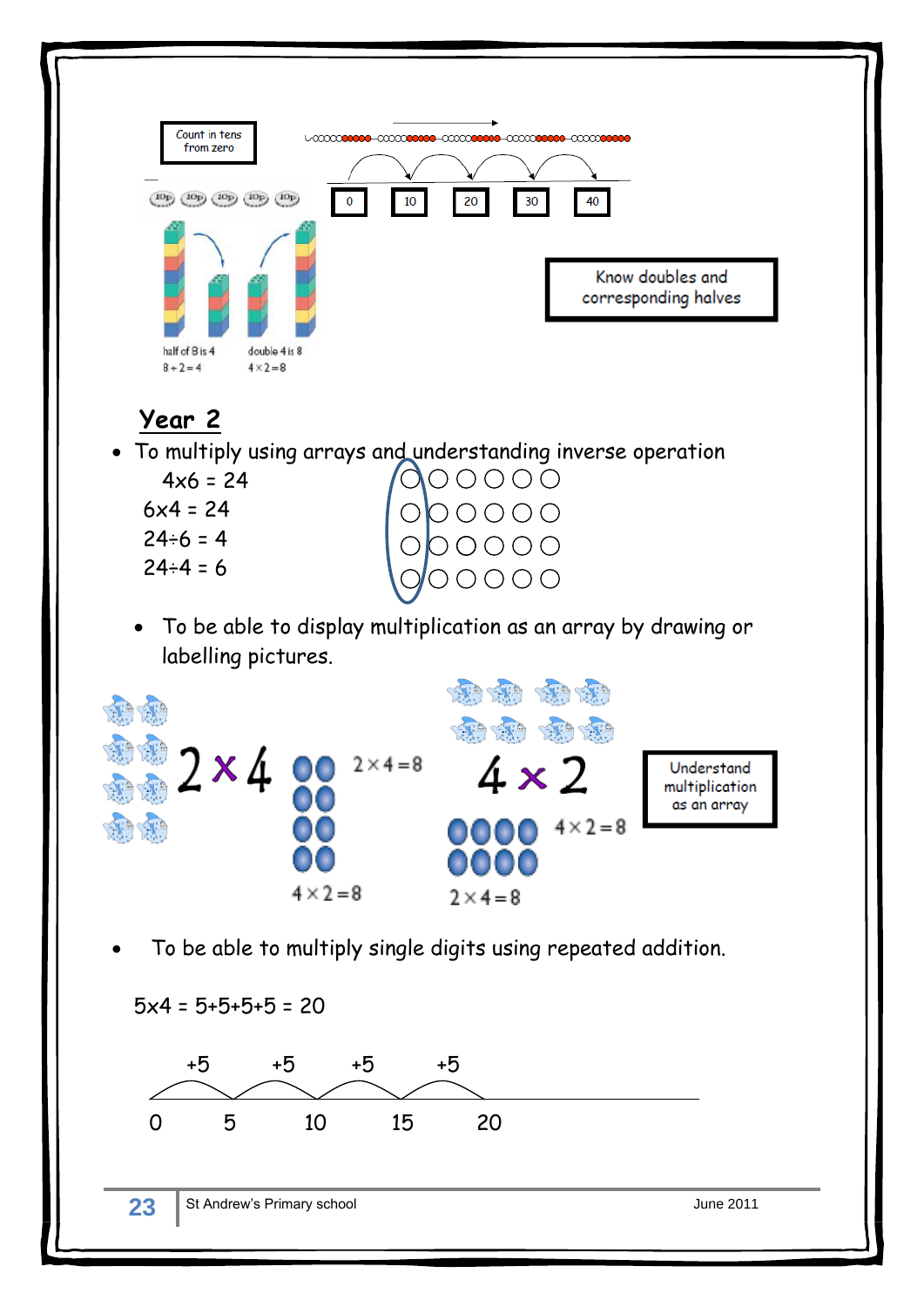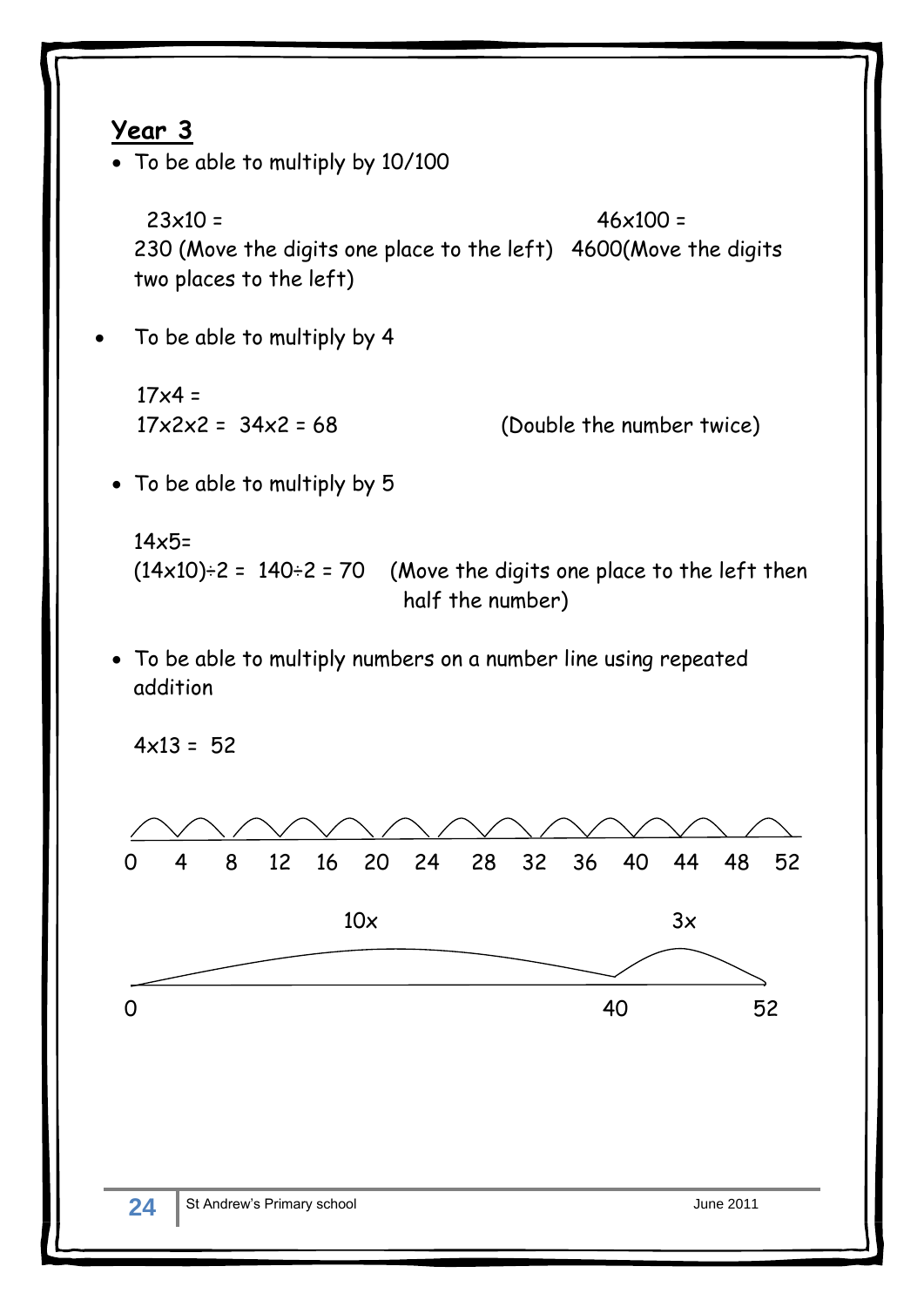To know how the grid method is based on arrays and extend the use of arrays to the grid method.



 To be able to multiply 2 digit numbers by 1 digit numbers using the grid method

14X3= 42



 30  $+12$ 2

40 42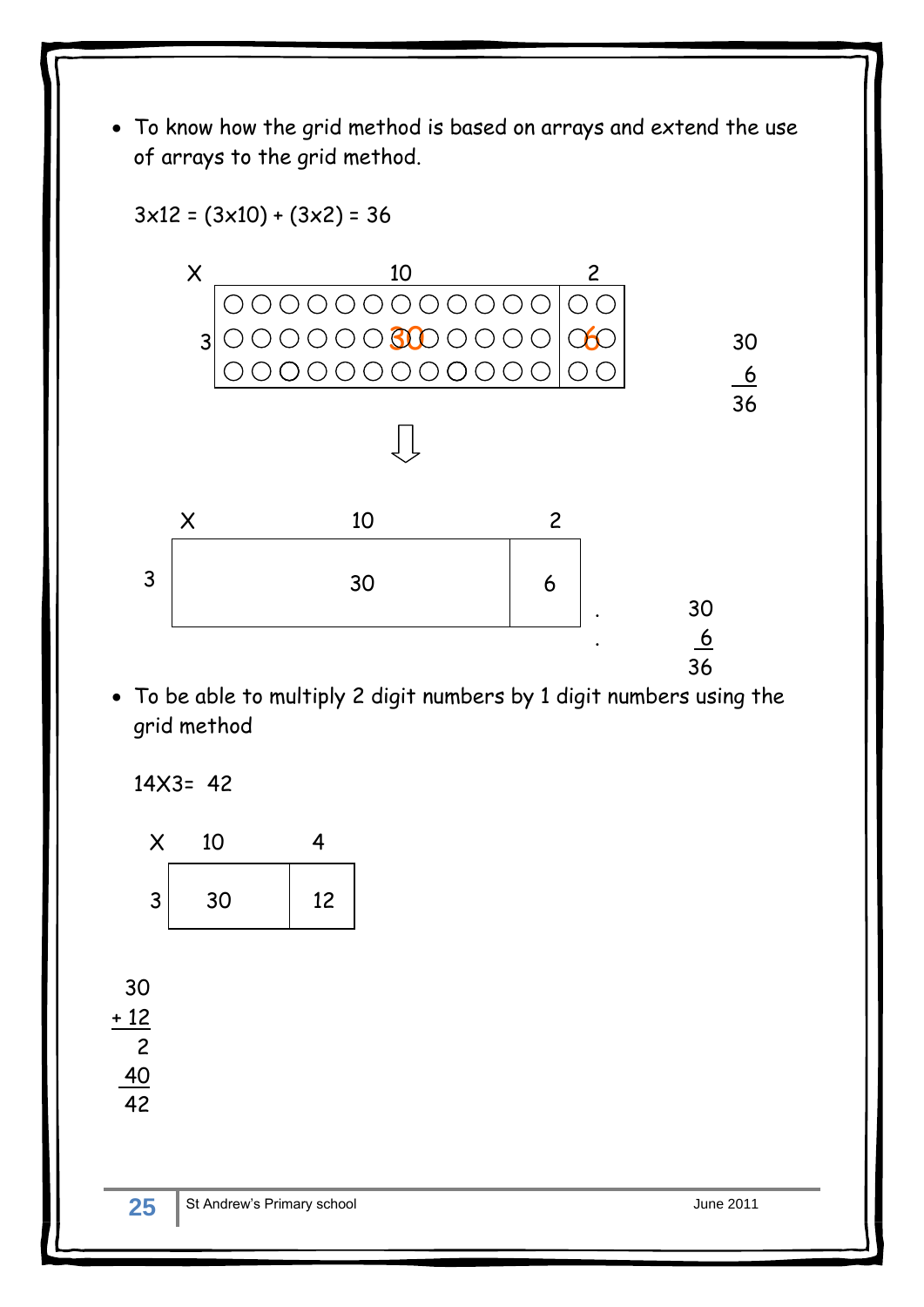# **Year 4**

To be able to multiply 2 digit numbers by 2 digit numbers.

12X26= (Cover up zeros multiply then put zeros back on)

| $\times$ | 20  |    |     |
|----------|-----|----|-----|
|          |     |    | 200 |
| 10       | 200 | 60 | 100 |
|          |     |    | 10  |
|          | 40  | 12 | 2   |
|          |     |    | 312 |

# **Year 5**

To use the Grid Method to multiply HTU × U, TU × TU and U.t × U

|    | 30  |    |           |
|----|-----|----|-----------|
| 10 | 300 | 30 | $= 330 +$ |
|    | 120 | 12 | $= 132$   |
|    |     |    | 462       |

# **Year 6**

Again this is to consolidate the Grid Method to ensure all children are secure. To be able to multiply integers and decimals by a one-digit integer, and to multiply two-digit and three-digit integers by a two-digit integer

32X354=

|                | 300  | 50    |     |                |
|----------------|------|-------|-----|----------------|
| 30             | 9000 | 1,500 | 120 | 10 6 20        |
| $\overline{c}$ | 600  | 100   | 8   | 708<br>11 3 28 |
|                |      |       |     |                |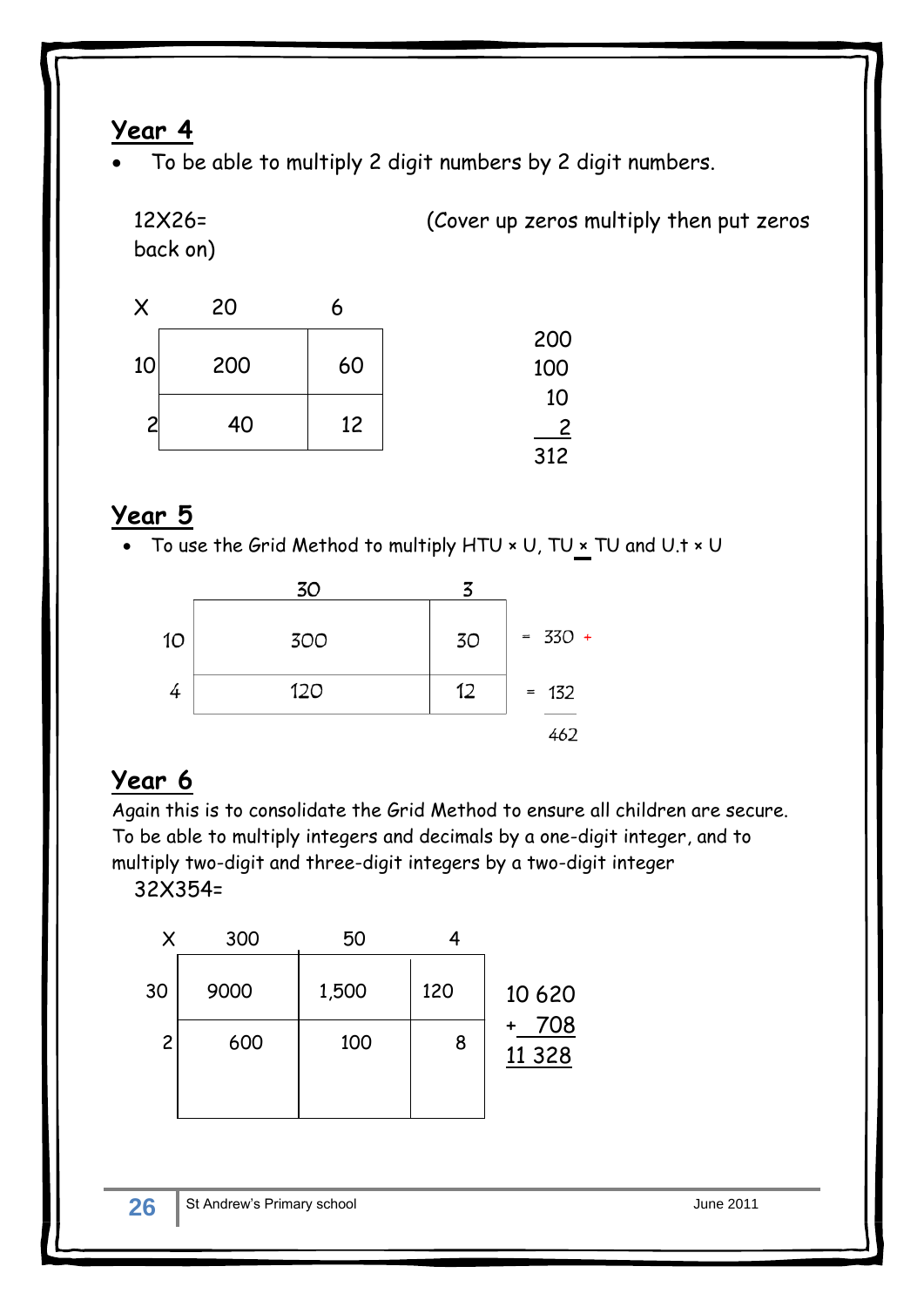- 9000 1500 820 8 11328
- To be able to multiply decimals

2.3x4.59

|      | $\overline{c}$ | 0.3   |
|------|----------------|-------|
|      | 8              | 1.2   |
| 0.5  | 1.0            | 0.15  |
| 0.09 | 0.18           | 0.027 |

10.00 00.40 00.15 00.007 10.557

 Long multiplication should only be considered post Year 6 SATs to support children's transition to secondary school.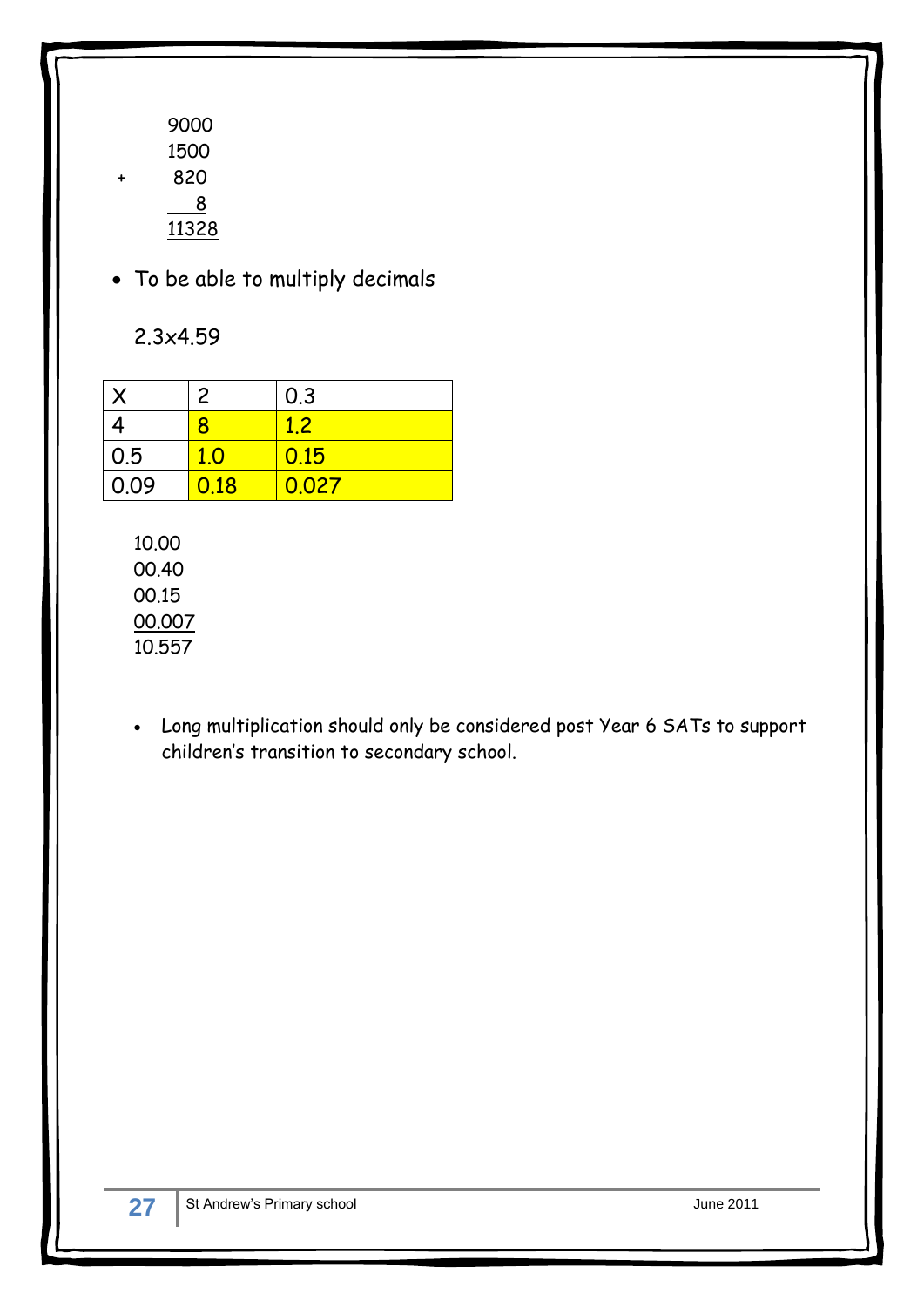# **Written methods for division of whole numbers**

# **Vocabulary-: Divide, division, divided by, share, sharing, equal, equally, how many, remainder etc.**

To divide successfully in their heads, children need to be able to:

- understand and use the vocabulary of division for example in  $18 \div 3 = 6$ , the 18 is the dividend, the 3 is the divisor and the 6 is the quotient;
- partition two-digit and three-digit numbers into multiples of 100, 10 and 1 in different ways;
- recall multiplication and division facts to 10 × 10, recognise multiples of one-digit numbers and divide multiples of 10 or 100 by a single-digit number using their knowledge of division facts and place value;
- $\bullet$  know how to find a remainder working mentally  $\text{-}$  for example, find the remainder when 48 is divided by 5;
- understand and use multiplication and division as inverse operations.
- know and understand the inverse of division is multiplication (Y1 onwards)

To carry out written methods of division successful, children also need to be able to:

- understand division as repeated subtraction;
- estimate how many times one number divides into another for example, how many sixes there are in 47, or how many 23s there are in 92;
- multiply a two-digit number by a single-digit number mentally;
- subtract numbers using the column method.
- know the inverse of division is multiplication.

#### Foundation Stage

Children are taught to share in all contexts within the foundation stage. The vocabulary is readily heard. Through the PSED area of learning the children will be encouraged to share toys, working stations, pencils etc. Encouraging the children to share a set of objects in familiar contexts and count the object to ensure they have **the same** will begin to develop their understanding of division. e.g. Share the biscuits out so that everyone has the same number.

Share objects into equal groups and count how many in each group.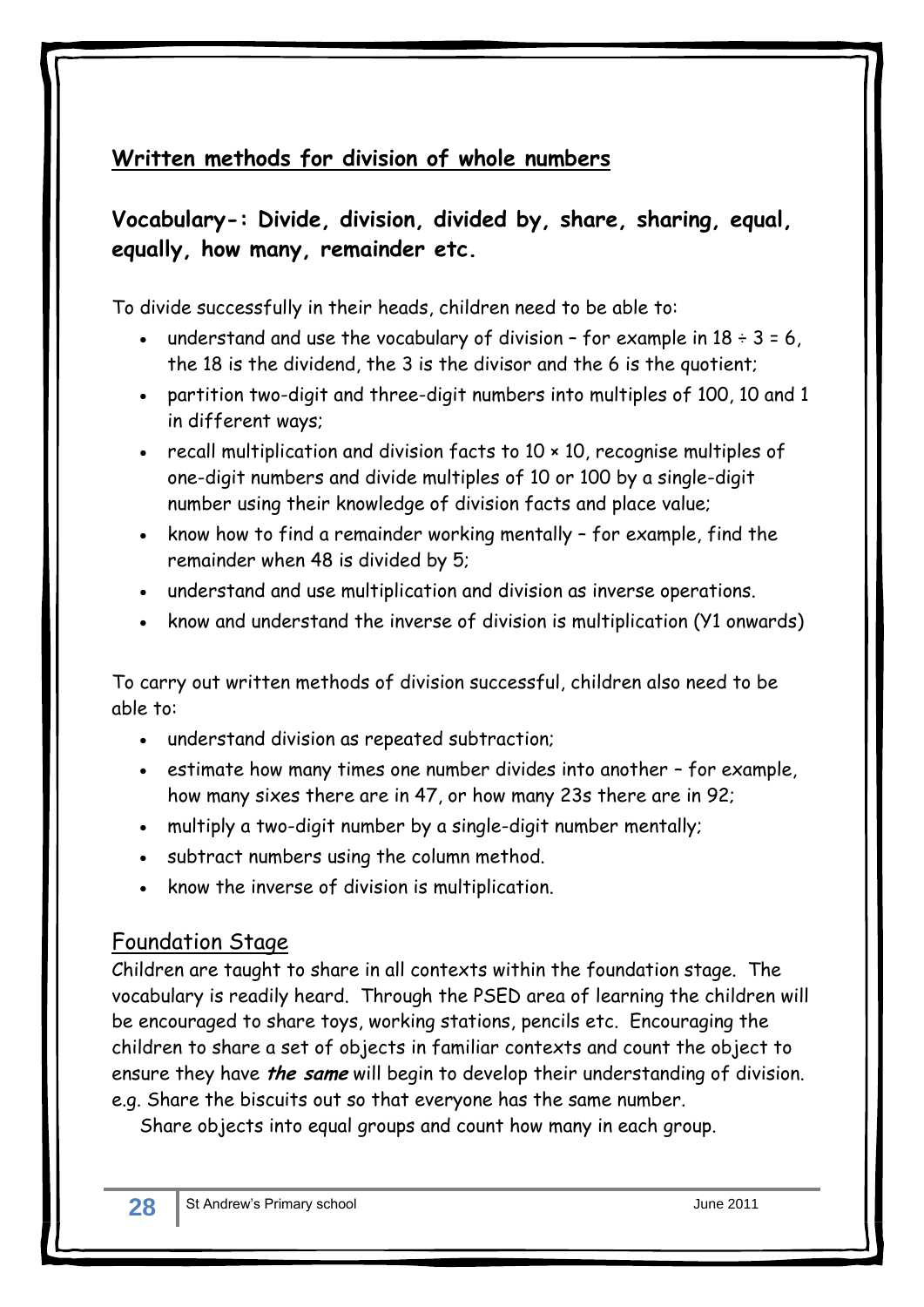#### Year 1

 Children will understand equal groups and share items out in play and problem solving. In the children will be carrying out such activities practically to begin with moving towards recording their thinking through drawings and pictures. They will count in 2s and 10s and later in 5s.



12 shared between 3

Children will develop their understanding of division and use jottings to support calculation.

#### Sharing equally

6 sweets shared between 2 people, how many do they each get?



#### Grouping or repeated subtraction

There are 6 sweets, how many people can have 2 sweets each?

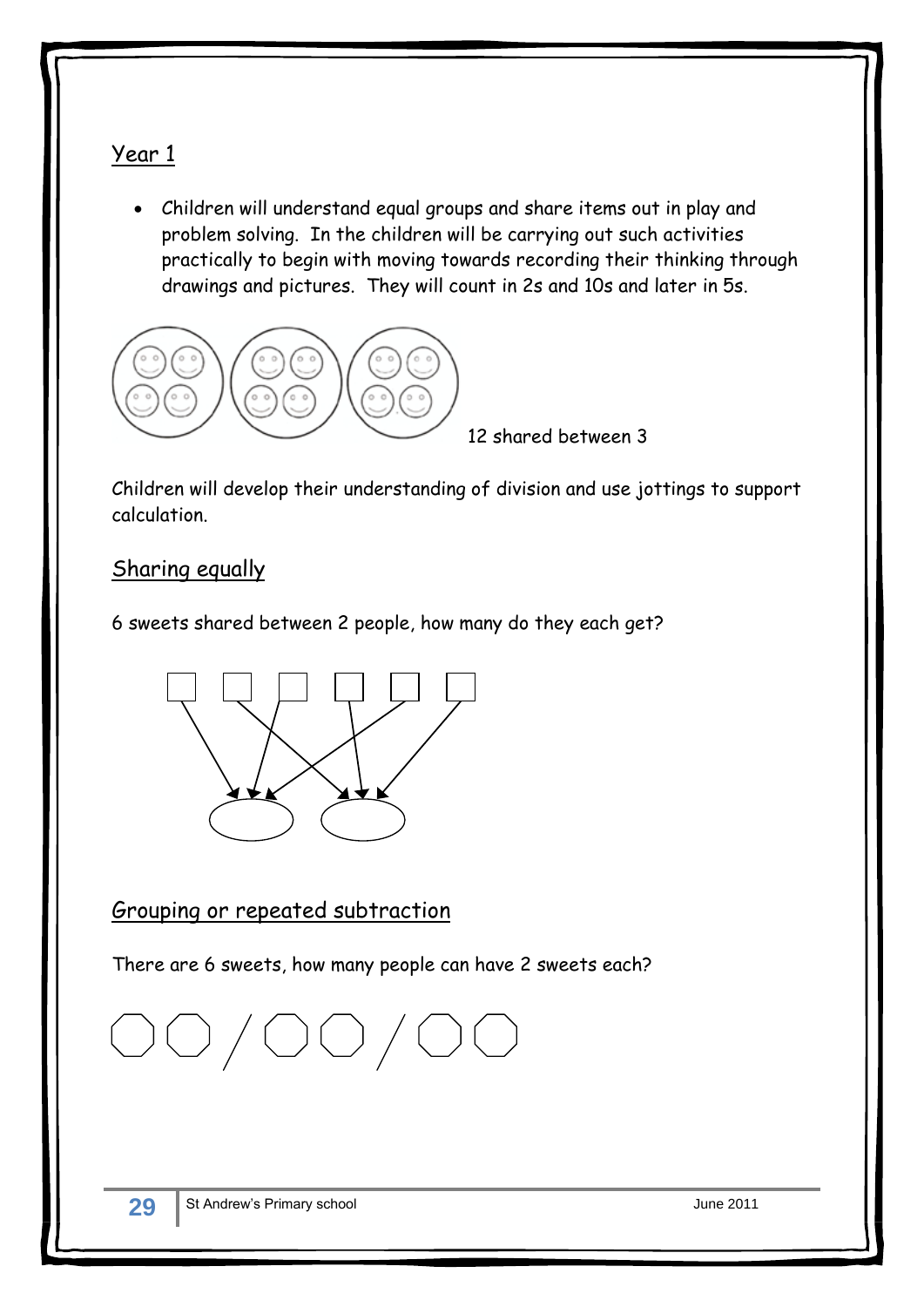



The bead bar will help children with interpreting division calculations such as  $10 \div 5$  as 'how many 5s make 10?'

#### **Using symbols to stand for unknown numbers to complete equations using inverse operations**

 $\square$  ÷ 2 = 4 20 ÷  $\triangle$  = 4  $\square$  ÷  $\triangle$  = 4

#### **Year 3**

 $24 \div 4 = 6$ 



Ensure that the emphasis in Y3 is on grouping rather than sharing.

Children will continue to use: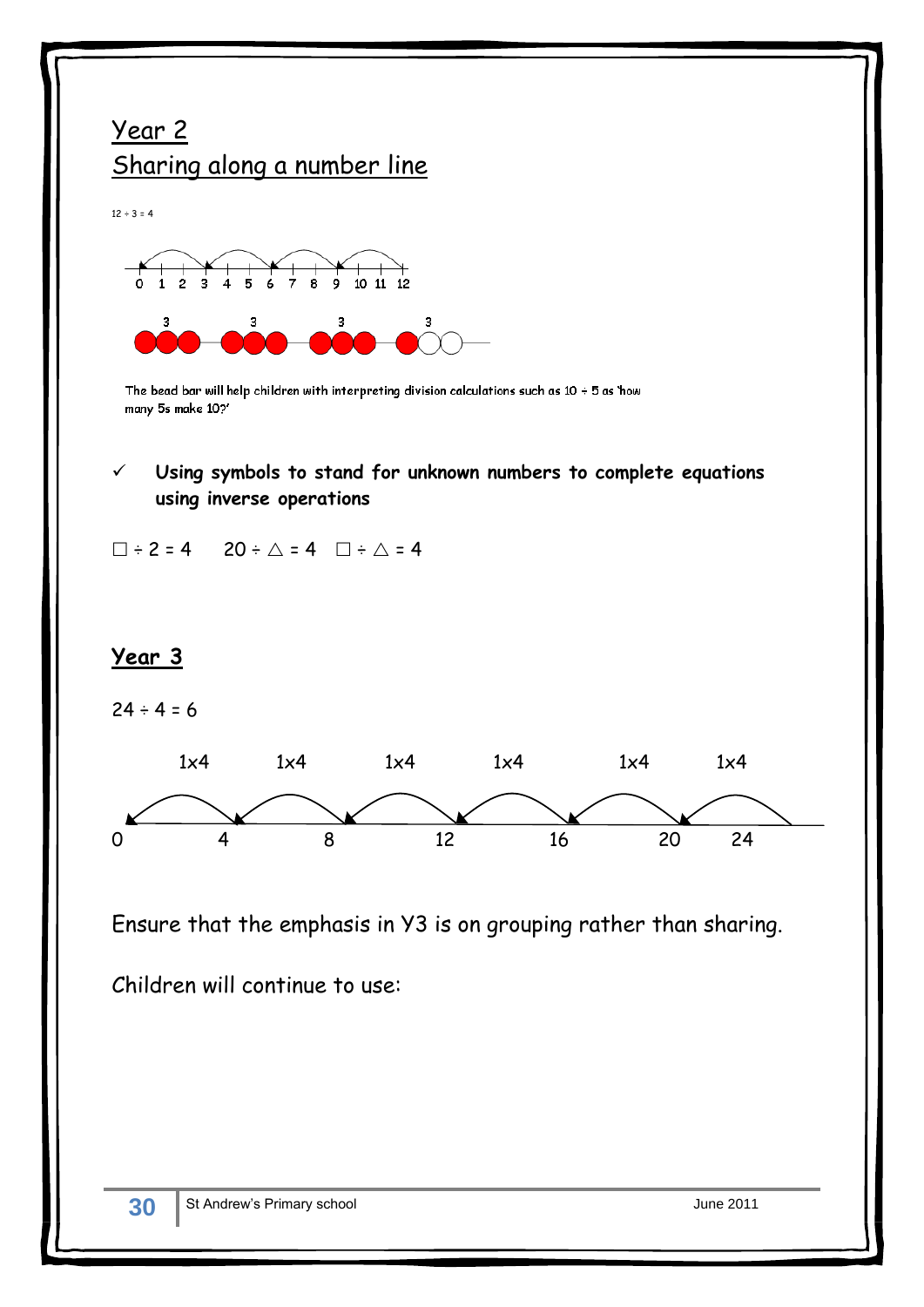# Repeated subtraction using a number line

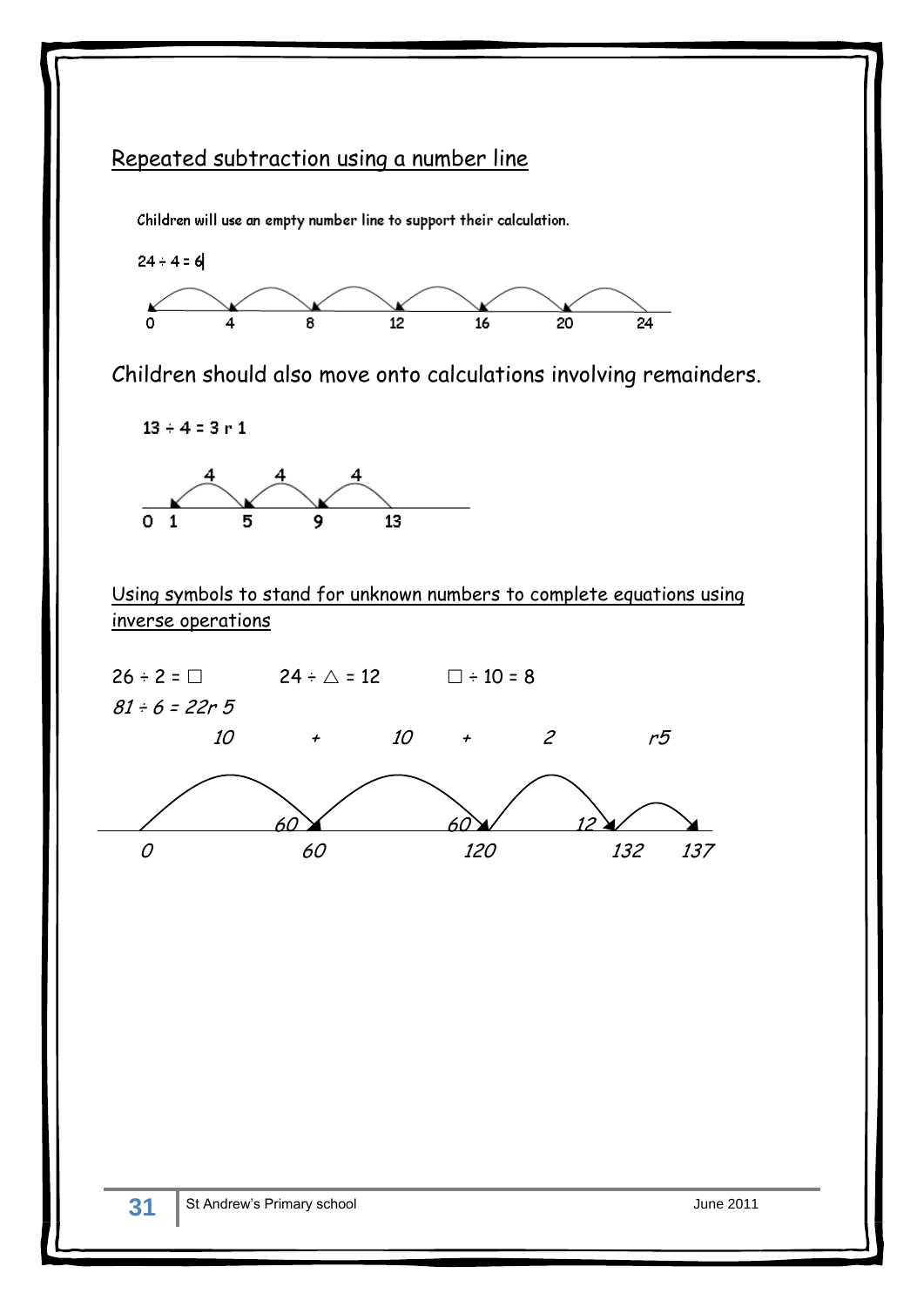

# Year 5 and Year 6 - Division using partitioning

Mental methods for dividing  $TU + U$  can be based on partitioning and on the distributive law of division over addition. This allows a multiple of the divisor and the remaining number to be divided separately. The results are then added to find the total quotient.

Many children can partition and multiply with confidence. But this is not the case for division. One reason for this may be that mental methods of division, stressing the correspondence to mental methods of multiplication, have not in the past been given enough attention.

Children should also be able to find a remainder mentally, for example the remainder when 34 is divided by 6.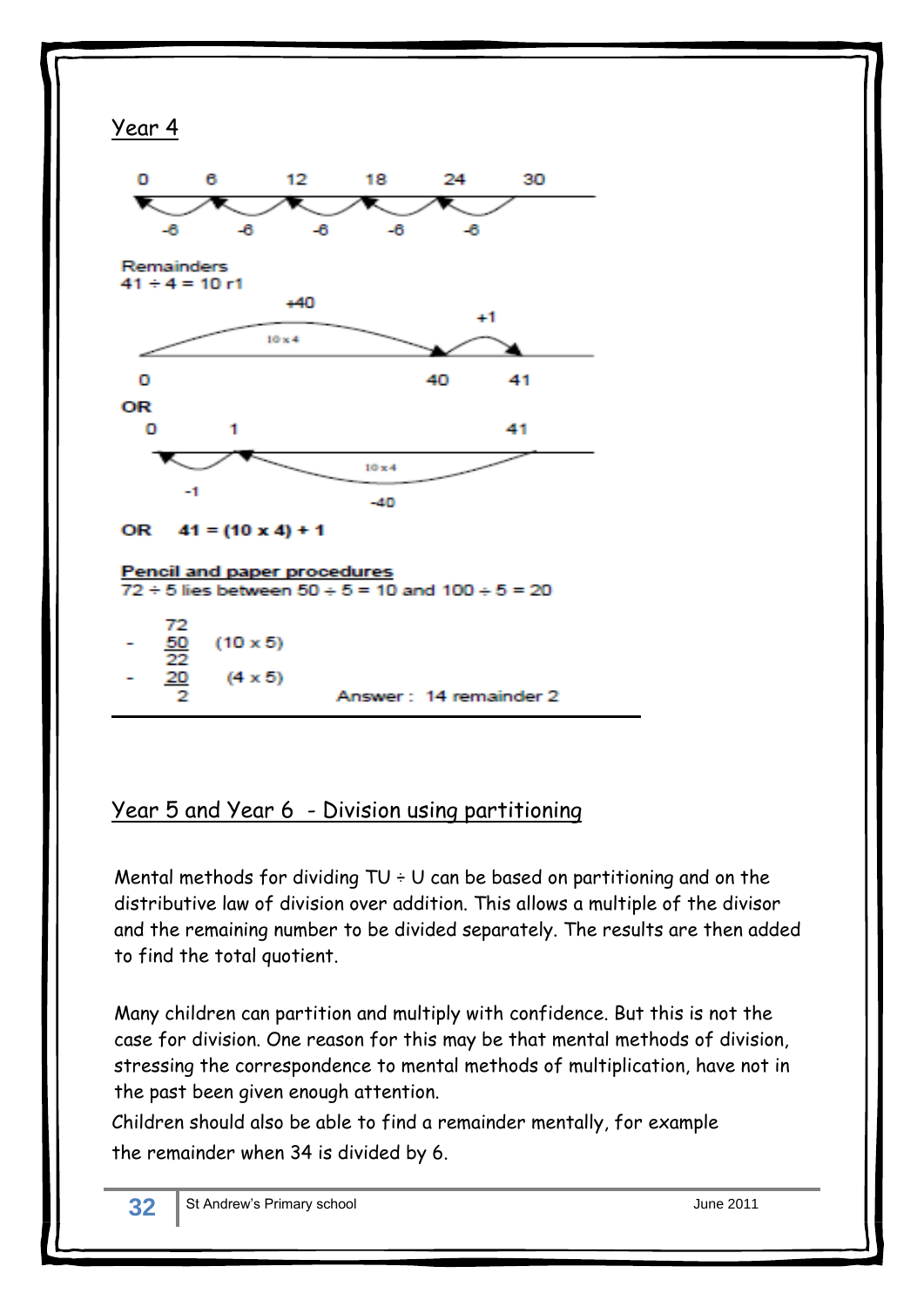One way to work out  $TU \div U$  mentally is to partition TU into a multiple of the divisor plus the remaining ones, then divide each part separately.

$$
\begin{array}{r}\n 84 \\
70 + 14 \\
\downarrow \\
10 + 2 = 12\n \end{array}
$$

Or

How many 7's make 84

 $10 \times 7$  = 70  $2 \times 7 = 14$ 12 84

Children need to be comfortable with  $84 \div 7$  meaning how many sevens in 84.

# 'Expanded' or Chunking method of  $HTU \div U$

This method is based on subtracting multiples of the divisor from the number to be divided, the dividend.

For  $TU + U$  there is a link to the mental method.

Once they understand and can apply the method, children should be able to move on from TU  $\div$  U to HTU  $\div$  U quite quickly as the principles are the same. This method, often referred to as 'chunking', is based on subtracting multiples of the divisor, or 'chunks'. Initially children subtract several chunks, but with practice they should look for the biggest multiples of the divisor that they can find to subtract.

Chunking is useful for reminding children of the link between division and repeated subtraction.

However, children need to recognise that chunking is inefficient if too many subtractions have to be carried out. Encourage them to reduce the number of steps and move them on quickly to finding the largest possible multiples.